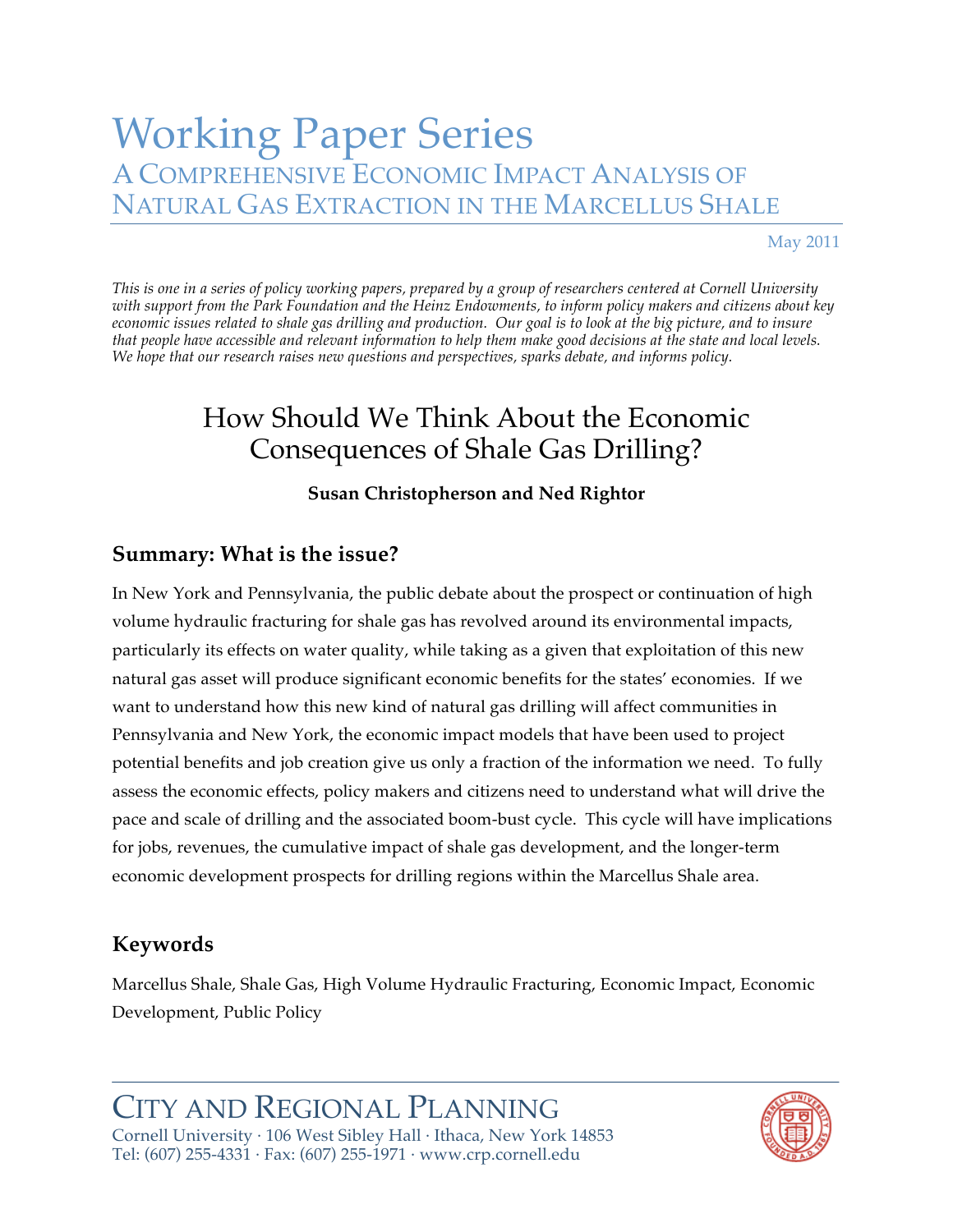### **Authors**

*Susan Christopherson is J. Thomas Clark Professor in the Department of City and Regional Planning at Cornell University. She is an Economic Geographer, who has led a series of policy research projects to develop, analyze or evaluate strategies for economic development and job creation in New York State.*  Her recent book, Remaking Regional Economies: Power, Labor, and Firm Strategies in the Knowledge *Economy was awarded the 2009 Best Book award by the Regional Studies Association.*

*Ned Rightor is President of New Economy Dynamics LLC, a research and consulting firm focused on workforce development and economic development projects throughout the northeast.*

### **Introduction**

New York and Pennsylvania have a long history of natural gas extraction, including in the Marcellus Shale. Drilling is occurring currently in both states. Recent public concerns about shale gas drilling have revolved primarily around a technology -- high volume hydraulic fracturing (HVHF or "hydro-fracking") -- that uses millions of gallons of water in a drilling process that fractures shale along bores drilled horizontally as well as vertically to extract more gas from formations deep underground. The concerns with this technology have focused particularly on its potential effects on water supplies and quality. This is the central issue addressed in the Supplemental Generic Environmental Impact Statement (SGEIS) being developed by the New York State Department of Environmental Conservation. But the draft SGEIS, released in 2009, takes as a given that while environmental considerations are important, exploitation of this new natural gas asset will produce significant economic benefits for New York's economy, reduce natural gas costs to state residents and industries, and provide for long-term economic development. Media coverage of issues surrounding shale gas development has tended to reinforce this assumption.

Natural resource extraction industries typically play a small role in state economies. Their employment impact is tiny compared to industries such as retail or health services (Headwaters, 2011). On the other hand, these industries have major impacts on the regions where production takes place. Shale gas drilling does bring an economic "boom" to the regions that experience it. As drilling companies move into a community, local expenditures rise on everything from auto parts to pizza and beer. New jobs are created in hotels and retail. Landowners receive royalty payments and have extra spending money in their pockets. This increased economic activity is very welcome in Pennsylvania and New York, especially in light of the "great recession".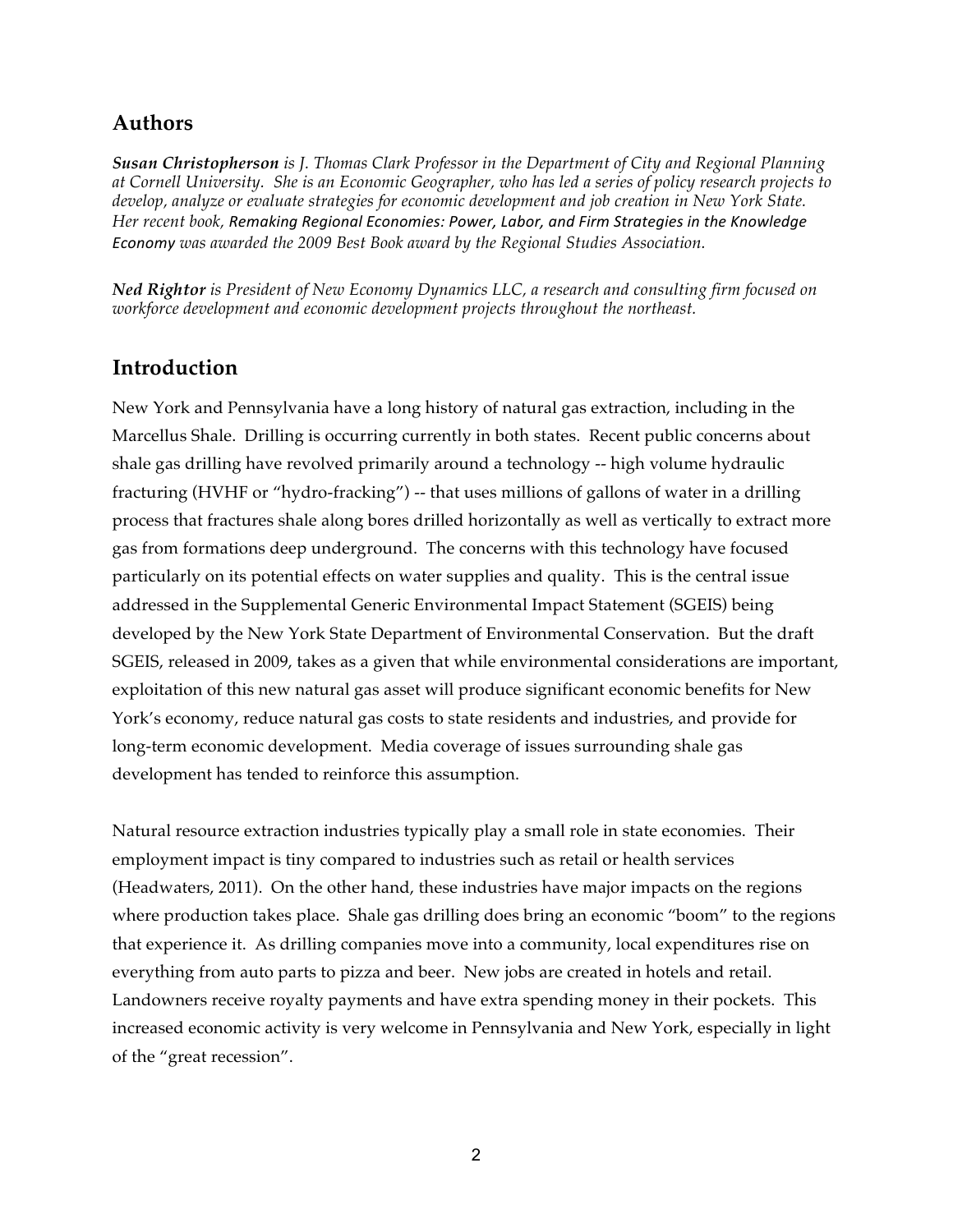To fully assess the economic effects of shale gas drilling, however, policy makers and citizens need information on a wider range of questions: Who will get the jobs that are created? What are the costs of shale gas drilling to the public? How will the costs and benefits be distributed? How will other regional industries, such as tourism, be affected? Where will the royalty money be spent? How long will the boom last, and what happens when it ends?

We have undertaken research to try to answer some of these questions, examining both the short-term (economic impact) and long-term (economic development) consequences of shale gas drilling and production. Our specific goal is to go beyond the narrow models that have been used to predict the economic impact of shale gas drilling, and to look at three issues:

- 1. How will the pace and scale of shale gas drilling affect the short-term and long-term economic consequences for counties in the Marcellus Shale gas play? What are the implications for job creation, in the short-term and in the long term?
- 2. What costs do communities face in conjunction with shale gas drilling? What are likely to be the cumulative effects of shale gas drilling and production, not only from the drilling process itself, but also from the industrial infrastructure required to transport and store the gas and to service the wells. How will these costs be affected by the pace and scale of drilling?
- 3. What evidence is there to tell us about the longer-term consequences of developing an economy dependent on natural resource extraction, and particularly natural gas extraction? What will happen after the boom-bust cycle of drilling ends? How will other key industries be affected?

Our research focuses on Pennsylvania, where Marcellus HVHF drilling has already begun, and on New York, where there is currently a moratorium on high volume hydraulic fracturing. Many states in the US have shale gas plays where HVHF is being used, however, and we can learn from their experience about what to expect, both in the short-term and in the longer-term.

Because we are trying to answer complicated "how" and "why" questions, we use multiple methods including case studies, interviews, and descriptive statistics. Some of the data we gather will be used to inform a dynamic model that will enable us to ask and answer questions about how the pace and scale of drilling could affect economic impacts. Overall, we want our research to inform discussion of the critical policy issues around shale gas drilling.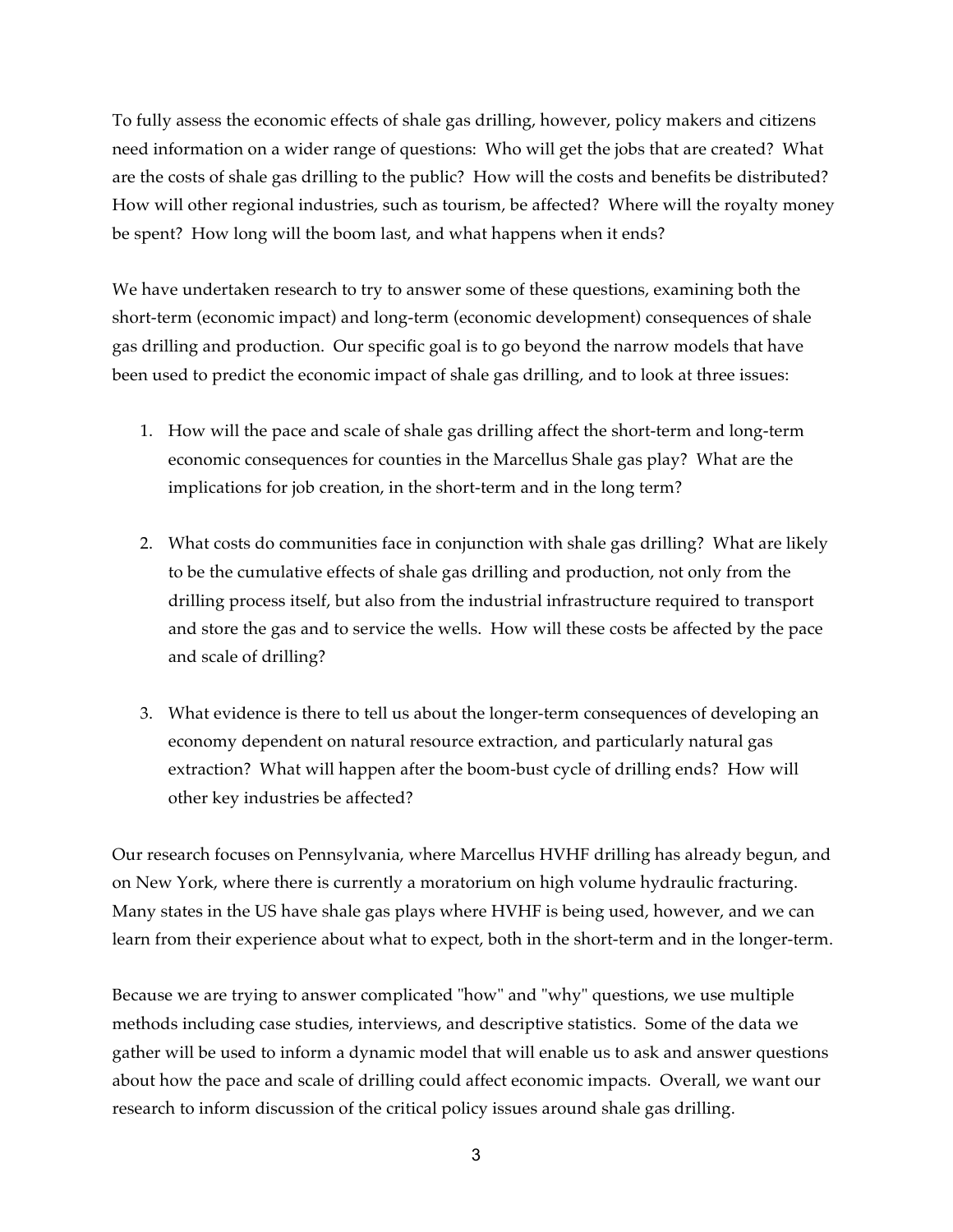In this working paper, we lay out a framework for thinking about shale gas drilling and the questions it raises for long-term economic development in the shale gas regions of Pennsylvania and New York. We also present some initial research results that, while not providing definitive answers, substantiate the importance of the key questions we are addressing in this research project.

First, however, we look briefly at whether the choice with which we have been presented is a real choice, and at what economic impact studies can (and cannot) tell us about the economic consequences of shale gas drilling.

# **I. A Choice Between Economic Development and Environmental Protection?**

States have different policies to deal with environmental protection issues that may be raised by economic activities. In Pennsylvania, no state environmental impact process was required before high volume hydro-fracking commenced. The effectiveness of the regulatory regime governing HVHF in Pennsylvania has been the subject of contentious debate because of environmental problems that have emerged with the hydro-fracking boom in the state.

In New York, an evaluation of environmental impact was required prior to the approval of HVHF technology in gas drilling. The State Environmental Quality (SEQR) review process stipulates that "a suitable balance of social, economic and environmental factors be incorporated into the planning and decision-making processes of state, regional and local agencies."<sup>1</sup>

In the Draft SGEIS, the New York Department of Environmental Conservation indicates the need to balance economic development and environmental protection, but assumes that economic benefits will be forthcoming from hydro-fracking for shale gas. Citing a June 2009 report from the New York State Commission on State Asset Maximization, the authors assert that the economic impact of shale gas drilling will be positive and have widespread public benefits:

*... an increase in natural gas supplies would place downward pressure on natural gas prices, improve system reliability and result in lower energy costs for New Yorkers. In addition, natural gas extraction would create jobs and increase wealth to upstate landowners, and increase State* 

 $1$  A description of the New York State Environmental Quality Review (SEQR) is at: http://www.dec.ny.gov/permits/357.html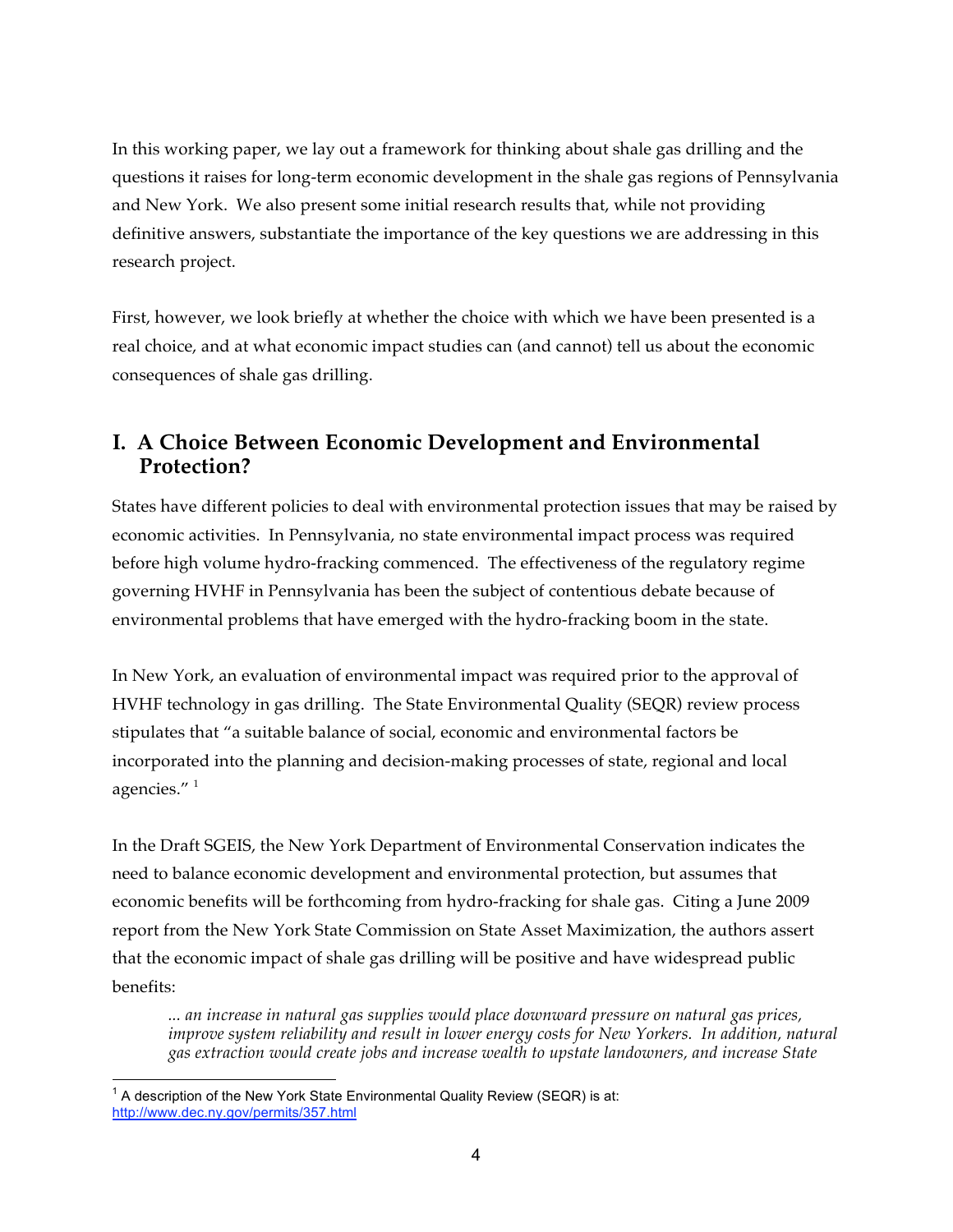*revenue from taxes and landowner leases and royalties. Development of State-owned lands could provide much needed revenue relief to the State and spur economic development and job creation in economically depressed regions of the State.* Department of Environmental Conservation, State of New York (2009:2-5)

The assertion that shale gas drilling will have positive consequences for both New York and Pennsylvania's economies is based on limited evidence -- a set of economic impact models constructed while the New York Draft SGEIS was being prepared. The projections reported in the Draft SGEIS are from a study for Broome County (Weinstein and Clower, 2009) and a study conducted by a group of faculty then associated with Pennsylvania State University (Considine et al, 2009). Similar economic impact models have also been developed to assess the economic impact of HVHF shale gas development for Texas (the Perryman Group, 2008) and West Virginia (Higginbotham et al, 2010), among others.

These models are based on assumptions about the pace of development of shale gas in the US and about how the natural gas market will respond as shale gas becomes an important part of energy picture. To evaluate the claims of economic development and public benefit, we need to look carefully at those assumptions and compare them with industry analyses of how shale gas development is likely to occur. We also need to examine the market conditions and policy environments within which natural gas is produced and distributed.

# **II. What Can We Learn From Economic Impact Reports?**

The idea that dramatic, widespread and long-term economic benefits will accompany shale gas drilling emerged from a set of economic impact reports (EIRs) based on input/output (IO) models that, while providing some useful information, are constructed around assumptions that need to be closely examined. In addition, the economic impact reports that have influenced policy makers and the media do not consider some critical issues, such as the cumulative costs of HVHF to local communities, or the long-term economic prospects for shale gas drilling regions.

Economic analysis based on input/output models can give us some useful predictions about the impact of expenditures that may occur with HVHF shale gas drilling, and project the number of jobs that could develop as a consequence of the inflow of spending into the regional economy. If the analysts constructing the models obtain information that improves on the package of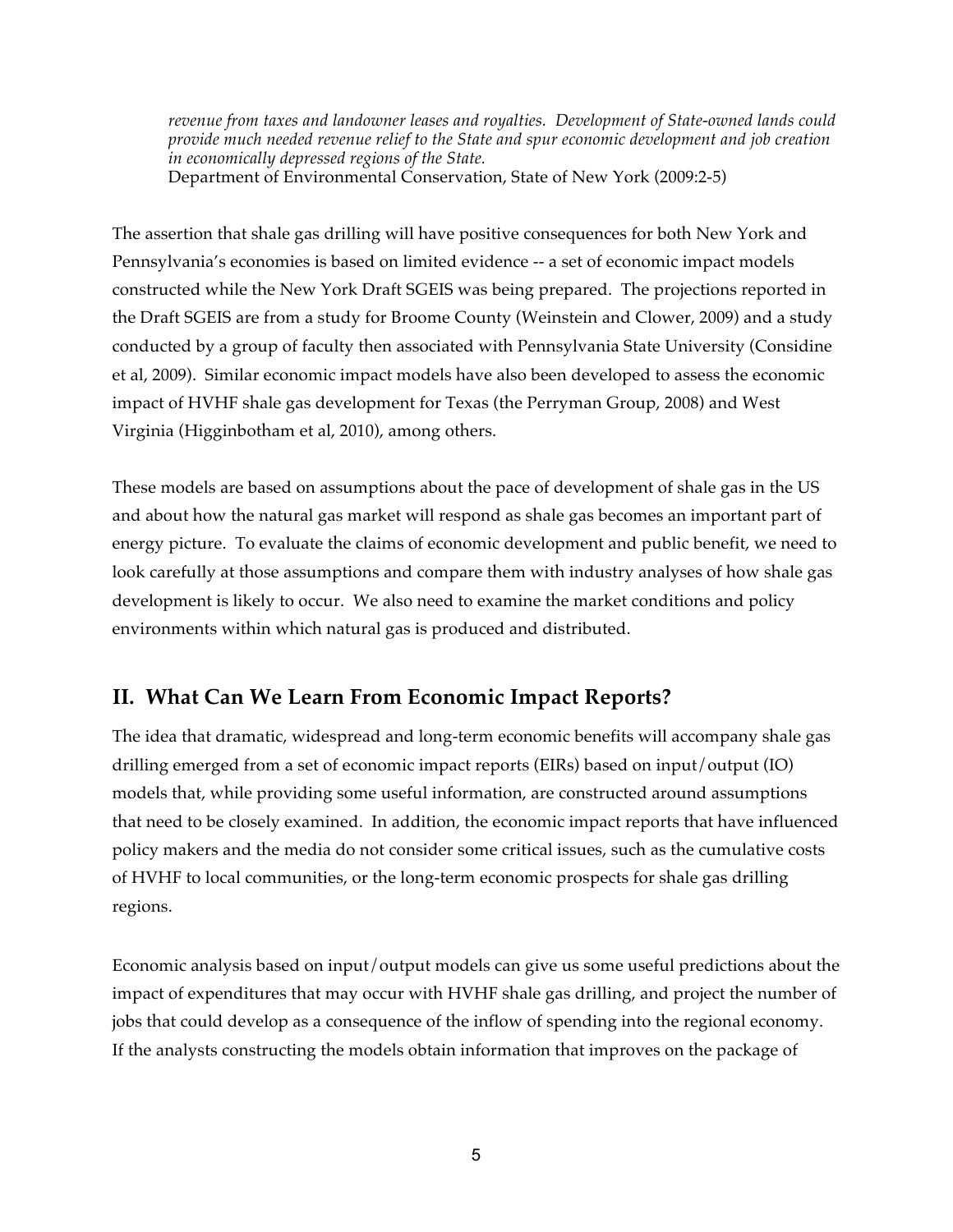numbers provided by IMPLAN<sup>2</sup> (for example, clarifying the types of expenditures that will be made by oil and gas companies at each well site), the input/output results can more closely approximate reality.

For policy makers and citizens, the utility of the information provided by these EIRs depends on a clear understanding of the limitations of input/output models and what they can and cannot tell us. For example, while the models estimate the number of jobs that could be created with a certain level of expenditures on each well, they cannot tell us how many actual jobs will be created, who will get those jobs, or what they will pay. The fact that input/output models can only provide job *estimates* is often ignored, and those estimates are portrayed incorrectly as real job numbers. In addition, because of the simplifying assumptions necessary to construct input/output models, they cannot be used to analyze wide-ranging structural changes in a regional economy, such as those that occur in conjunction with hydro-fracking. These kinds of changes might include increased competition for labor across industries or decreased ability to retain or attract other industries because of the noise and pollution associated with HVHF.

In another policy brief in this series, Kay (2010) provides a thorough analysis of the input/output model approach to economic impact prediction, emphasizing that models can produce very different results depending upon the assumptions on which they are built. The most important assumptions affecting the results from these models are those regarding the pace, scale and geographic distribution of drilling activity.

The Broome County economic impact study, for example, was conducted very early in the learning curve on Marcellus shale gas drilling and assumed that hydro-fracking would occur uniformly across the County. More recent analyses of drilling patterns in Pennsylvania demonstrate that this scenario, and the assumptions about expenditures that follow from it, are not realistic. Drilling locations are influenced by infrastructure (pipeline and compressor station) access, by topographic and geologic data used to target ease of drilling and high value results, by political considerations including proximity to potentially sensitive locations such as hospitals and schools, and potentially, by zoning regulation.<sup>3</sup> These locations are very unlikely to be spread evenly across the terrain of a county. Calculating the amount of drilling that will occur by assuming that drilling will take place over every acre of the county produces an

 $2$  IMPLAN (Impact Analysis for Planning) provides customized regional economic data (not estimated from national averages), which can be used to measure the effect of a change or event (such as a gas boom) on a region's economy.

 $3\overline{3}$  Whether communities can use zoning regulation to restrict where hydro-fracking occurs is a matter under litigation in Pennsylvania and New York and will be decided in the courts.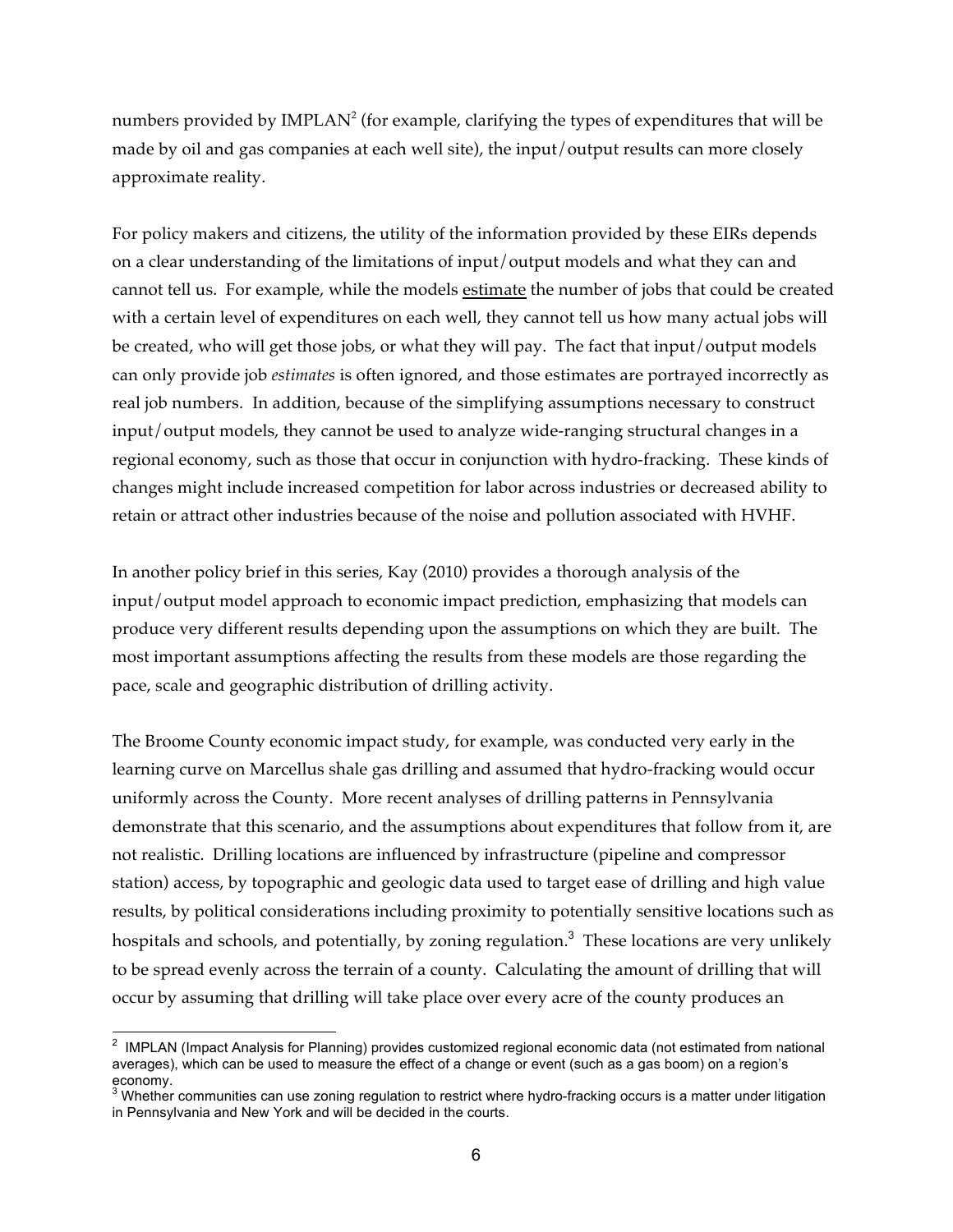unrealistic estimate of the amount of expenditures likely to occur in the county. The authors hedge by presenting a second scenario that cuts the total number of wells to be drilled in the county in half, but this is no more than a "guesstimate." The model's authors do not attempt to determine either the pace or scale of drilling that is likely to occur (based on an analysis of the geographic pattern of drilling in other shale gas plays), or factors likely to affect industry investment in a natural gas market where prices are at historic lows. They in fact assume a full drill out within a short time frame.

In addition, input/output analyses may assume that expenditures associated with the drilling of each well will be made in the region where the drilling occurs. Given the geographic organization of the US oil and gas industry and the concentration of inputs (manufacturing of equipment, drilling labor, engineering services etc.) in Texas and Oklahoma, we can expect that, while there are local industries that *could* provide inputs to the drillers, a high proportion of expenditures associated with drilling will be made outside of New York or Pennsylvania. Again, an input/output model estimates potential regional expenditures. It cannot tell us for certain that the projected expenditures will actually occur in the drilling region.

In another example, although oil and gas companies indicate that the largest portion of their expenditures in Marcellus Shale regions will take the form of payments to landowners (Considine, 2010), we currently have no information to tell us where landowner leasing bonuses or royalty payments will be spent. If land or mineral rights owners live outside the drilling region, it is unlikely that they will spend their payments in the areas where drilling is occurring, though they will be subject to taxes in those areas.

Another limitation of the types of input/output models typically used to measure the economic impact of HVHF is that they are "snap shots" of the regional economy during the entire drilling cycle. Because they are constructed around projected expenditures for the drilling of each well, the models don't tell us about when expenditures will be made and when they will end. They focus attention on the boom period, when money and population are flowing into the region. In reality, the drilling boom phase of the boom-bust cycle that characterizes resource extraction industries may be brief, lasting under ten years. Input/output models tell us nothing about what will happen when drilling ends.

These examples of the limitations of the models that have been used to project the economic impact of shale gas drilling suggest that we need to read the results from these models carefully and skeptically. We need to look at the assumptions behind input/output models to see if they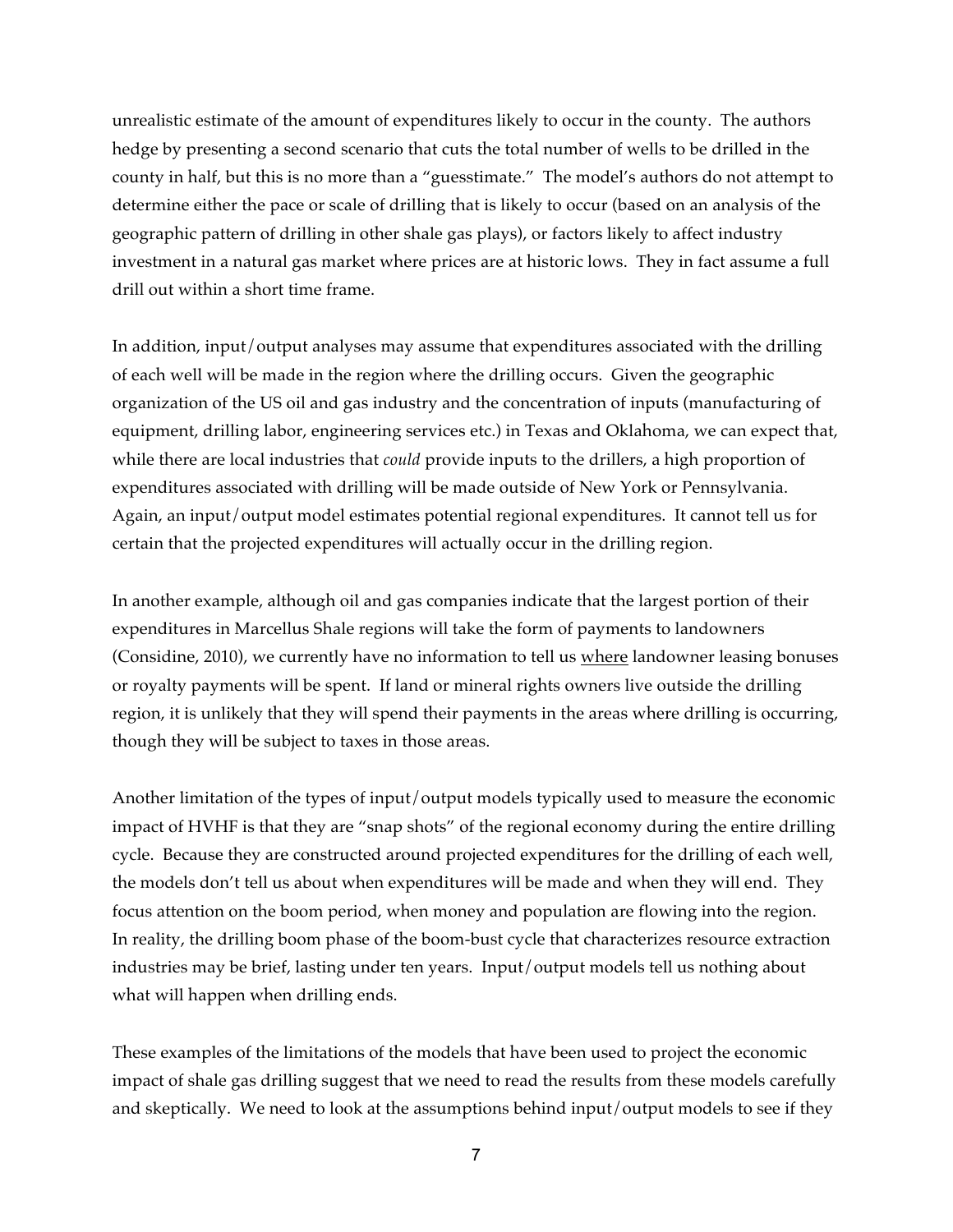jibe with what we know about how the industry operates, and if they are realistic about where, when and how drilling and the expenditures associated with it are likely to occur. We also need to get answers to questions that are outside the scope of these models – about cumulative costs to communities and regions, and long-term effects on the regional economy.

A key question is how fast drilling will proceed and how much drilling there will be. We know that HVHF has environmental and economic effects beyond the well pad, and that those effects are cumulative -- that is, they intensify with increases in the pace and scale of drilling. The amount of road wear, traffic congestion, or public service costs incurred when 10 wells are drilled over a longer period of time differs from the amount incurred when 100 wells are drilled in the same area over a shorter time period.

In the next section we examine why we need to know more about the factors that influence the pace and scale of drilling, in order to understand its impact on the Marcellus region in the next five to seven years, and in the long-term once drilling has declined as a major stimulus to the regional economy.

# **III. Why We Need to Understand What Influences the Pace and Scale of Drilling and the Boom-Bust Cycle**

The extraction of non-renewable natural resources such as natural gas is typically characterized by a "boom-bust" cycle, in which a rapid increase in economic activity is followed by a rapid decrease. The rapid increase occurs when drilling crews and other gas-related businesses move into a region to extract the resource. During this period, population increases and there is a modest increase in jobs outside the extraction industry (Marchand, 2011) in construction, retail and services. When drilling ceases, either temporarily or permanently (because the commercially recoverable resource is depleted), there is an economic "bust". Population and jobs depart the region (Feser and Sweeney, 1999). In the case of HVHF, the pace and scale of drilling will determine the duration of the boom period in the cycle and, because of the costs of boom-bust cycles, communities and states anticipating this kind of economic cycle need to understand what will influence the pace and scale of drilling.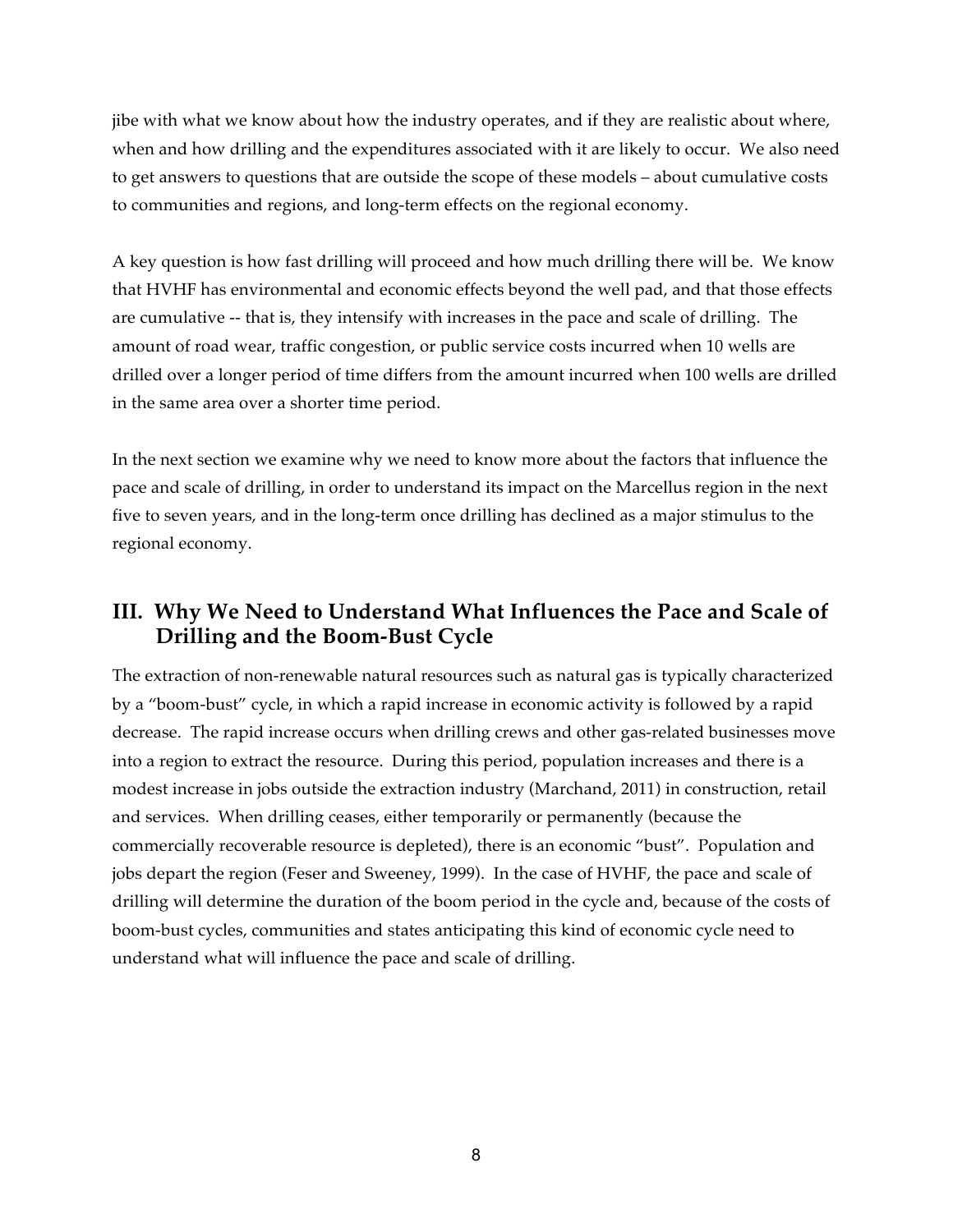#### **Figure 1:**



An Illustration of the Boom-Bust Cycle in Royalties, Business Income, Tax Revenues, and Jobs

There are two ways to understand the pace and scale of drilling in a shale gas play. The first is based on an analysis of total potential natural gas reserves and the capacity of existing or anticipated technologies. According to Penn State geological scientist, Terry Engelder, the Marcellus might contain as much as 500 trillion cubic feet (tcf) of natural gas, and in a 2008 report with Gary Lash of SUNY Fredonia, he estimated that perhaps 10% of that gas (50 tcf) might be recoverable (Engelder and Lash, 2008). The following year, he estimated that recoverable reserves could be as high as 489 tcf (Engelder, 2009). More recent estimates of recoverable gas fall in the 200-300 tcf range. From a geologist's perspective, whatever their assumptions, extraction of these total recoverable reserves could take decades.

The other take on the pace and scale of drilling looks at what are the likely firm strategies in response to their profit opportunities in particular shale plays and overall. For example, given a limited number of drilling rigs, firms will deploy them in those places (within a gas play or across gas plays) where profits are most likely. The question for an energy company is not whether a well is viable in terms of potentially recoverable gas, but whether it is *commercially* viable -- that is, will it make money for the operator (owner of the leases) and the drilling companies. An understanding of the choices made by operators and their subcontractors in a

Adapted from Tim Kelsey (2011), "Annual Royalties in a Community".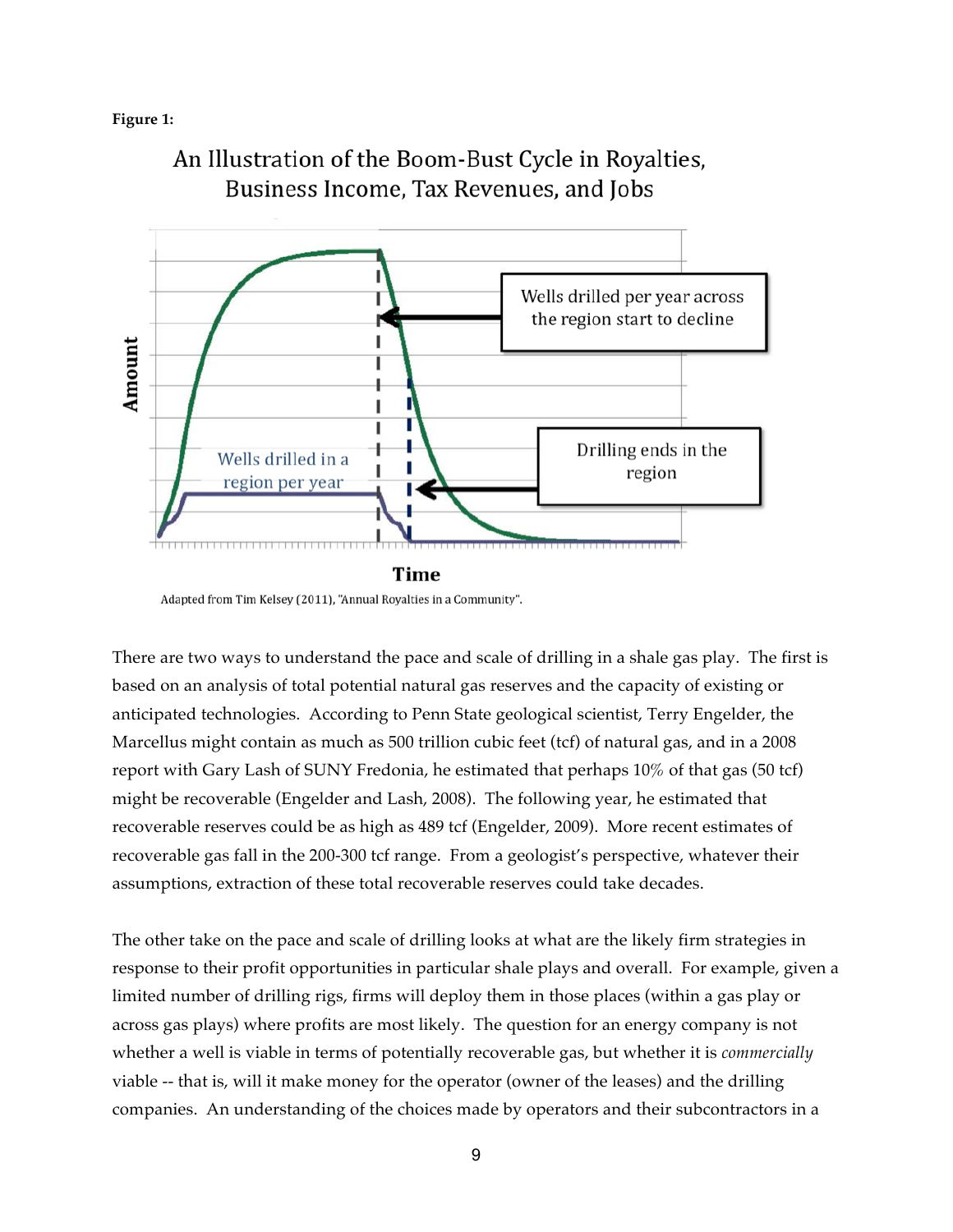shale play requires an analysis of the costs and delivery rates of drilling operations, margins of commercial profitability, and corporate financial and competitive relationships.

Production in shale plays is unpredictable and only a small number of wells may be able to produce commercial volumes of gas over time without re-fracking, which is very costly. Evidence from the Barnett and Haynesville shale plays, for example, indicates that high initial production rates may drop off rapidly, making it difficult for operating companies to cover their finding and development costs. Industry investment advisors are cautious about the long-term productivity of the US natural gas plays. Their advice to investors is simple: "Shale production is characterized by a steep decline curve early in its productive life. The more oil and/or gas that you can make up front the better the economics." (McFarland 2010).

And, according to geologist and investment adviser Arthur Berman (2009), who has analyzed production trends across US shale plays:

*... most wells do not maintain the hyperbolic decline projection indicated from their first months or years of production. Production rates commonly exhibit abrupt, catastrophic departures from hyperbolic decline as early as 12-18 months into the production cycle but, more commonly, in the fourth or fifth years for the control group. Pressure is drawn down and hydraulically produced fractures close…Workovers and additional fracture stimulations may boost rates back to previous levels, but rarely restore a well to its initial decline trajectory. More often, a steep hyperbolic or exponential terminal decline follows attempts to remedy a well's deteriorating performance.*

The possibility that few wells will exhibit the hyperbolic production curves that are used to describe trends *across* wells in a shale play adds to the uncertainty for investors and operators. 4 And because shale plays may not produce the long-term results indicated by the hyperbolic curves used by the industry to describe production (and encourage investment), $^5$  adding to the financial risks already attendant to shale gas drilling, the HVHF boom in the US shows evidence of a speculative "bubble".

Financial risk has been exacerbated by the debt-driven character of development in shale plays. Operators have sought to buy up leases and hold them during a period when money and leases can be had cheaply, but this has put them into debt. The short-term prospects for reducing that debt are uncertain because of depressed US gas prices. A typical "boom" occurs during a

<sup>&</sup>lt;sup>4</sup> The risks and unpredictability of HVHF shale gas drilling are also demonstrated by the 2009 collapse in the levels of drilling activity in the Jonah Field in Colorado (Jacquet/ERG, 2008). Ultimately, these patterns indicate the potential volatility of the drilling phase and the difficulty in making accurate projections about its duration.

 $5$  Christian (2010) suggests that probability-based estimates for deliverable reserves (as opposed to hyperbolic group curve fitting) would be more informative, given that even small, unpredictable changes in the inputs used to generate hyperbolic curves produce substantially different outcomes.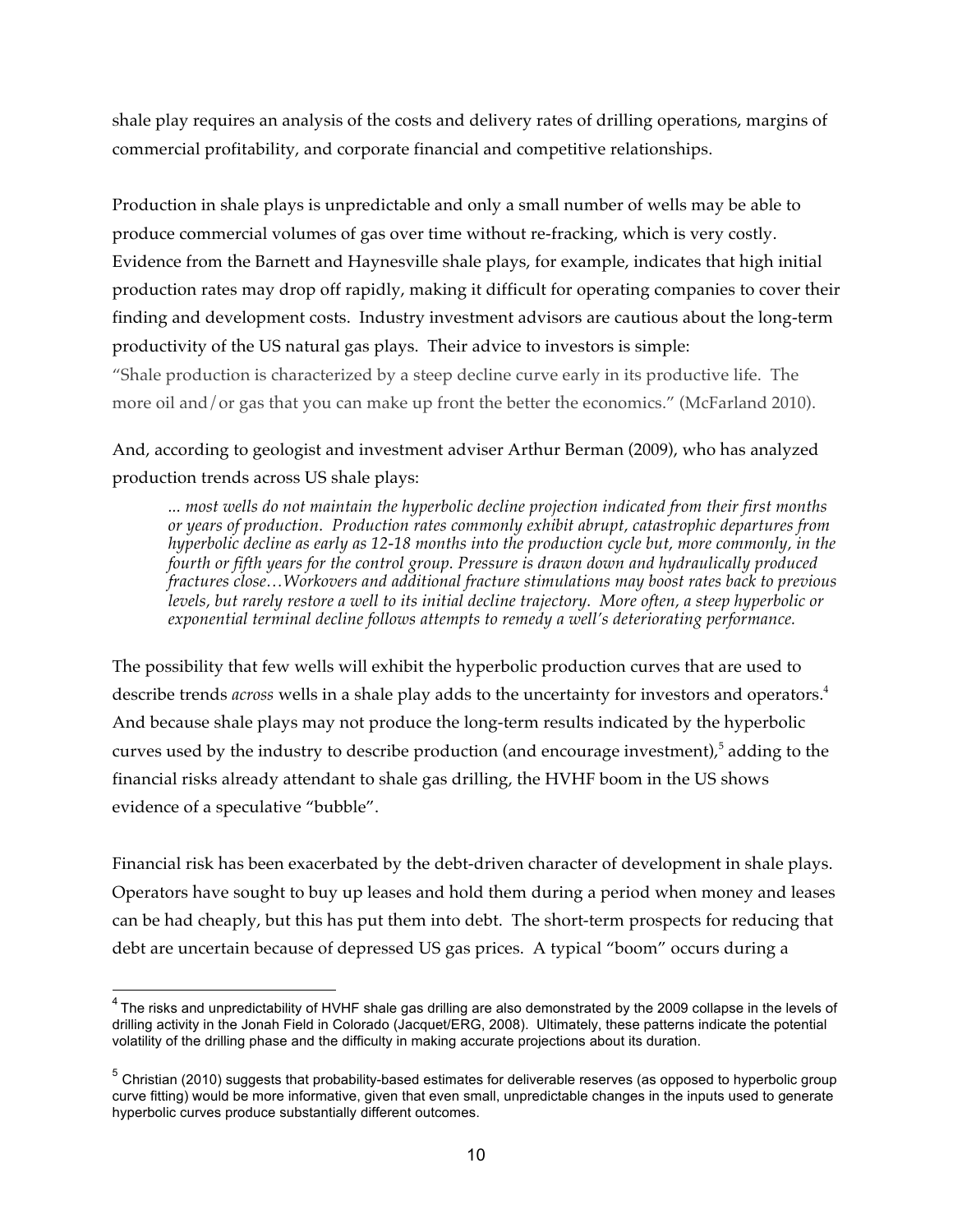period when energy prices are high. The current drilling boom, occurring during a period of low natural gas prices, appears to be driven as much by cheap capital and global investment as by anticipated profits from the natural gas itself, if it is sold in the US. And, some financial service firms luring international investment in HVHF shale plays emphasize how this investment will produce short-term revenue gains through an increased pace and scale of drilling.

Despite the financial risks associated with natural gas drilling anywhere in the US, the Marcellus Shale is considered to have among the best "economics" of the large shale gas plays because of the potential richness of its reserves, but also because of low transport costs to the major natural gas markets, inexpensively-acquired leases, and the absence of severance taxes. It also has significant drawbacks because of its proximity to populated areas, and the prospect of regulatory controls over water withdrawal and wastewater disposal as well as on the drilling process itself.

For those living in the Marcellus Shale region, gas operating company assessments of the commercial viability of wells and how to best exploit the resource have important consequences. The evidence from the Barnett shale suggests that individual Marcellus wells may have short production lives. Because the Marcellus Play is large and geologically complex, however, the play as a whole is likely to have natural gas drilling and production over an extended period of time. Individual counties and municipalities within the region are likely to experience accelerated boom and bust cycles, while the region as a whole is industrialized to support continued drilling, storage, and transportation of natural gas. Counties where drillingrelated revenues were never realized or now have ended may still be impacted by this regional industrialization, such as truck traffic, gas storage facilities or pipelines. These more widely distributed impacts need to be taken into account when anticipating what effects natural gas drilling will have on communities, their revenues, and the regional labor market, as well as on the environment.

In the next section, we look more closely at some of the costs, attempting to learn from the experience of other shale gas plays.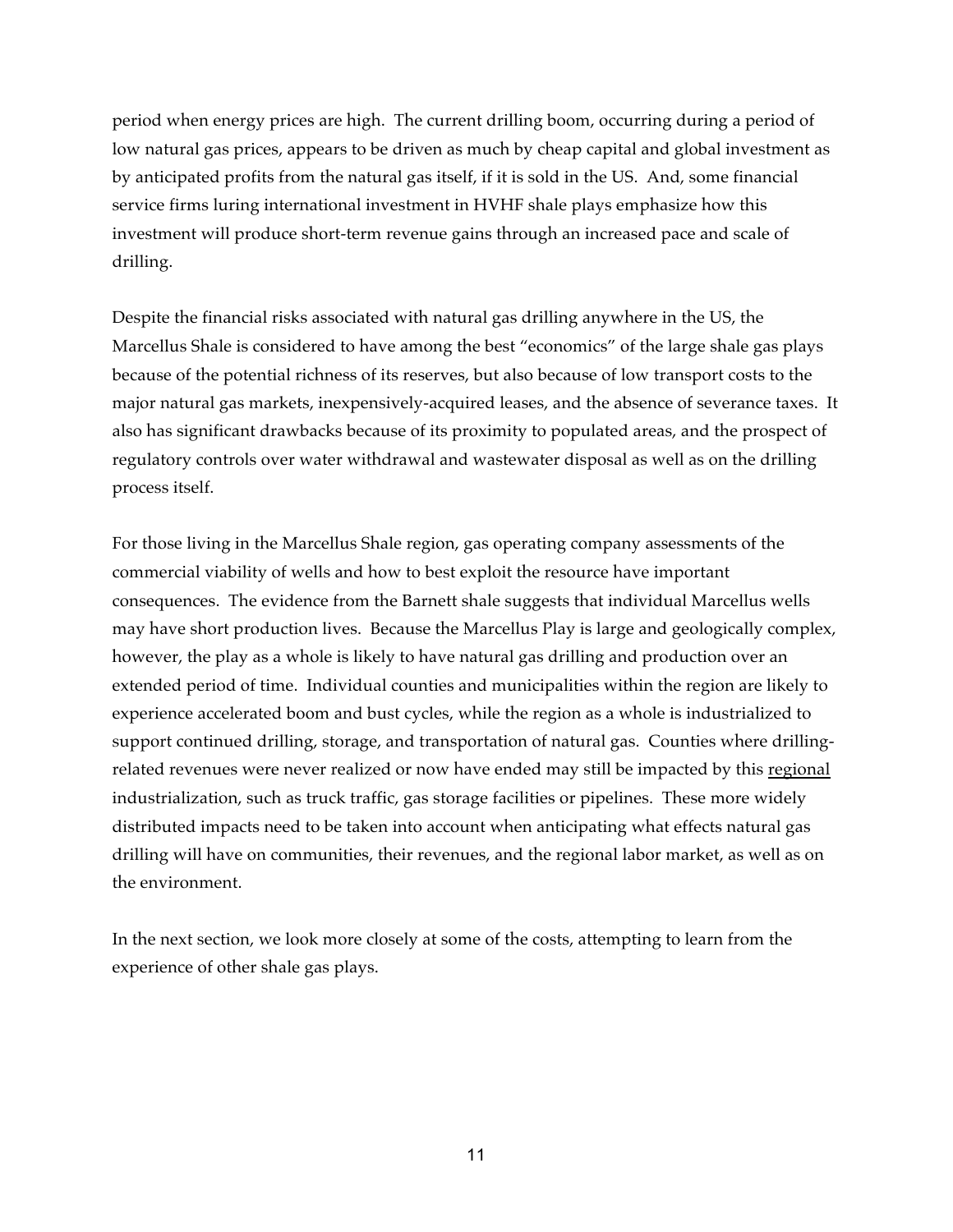# **IV. What Do We Know About the Challenges Facing Local Communities and Regions Where Shale Gas Drilling Occurs?**

High volume hydraulic fracturing for shale gas has been taking place for several years in gas plays elsewhere in the US, including Texas, Colorado, North Dakota, and Wyoming. In the Marcellus Shale, hydro-fracking is relatively recent, but even over a short period of time, experience is providing critical lessons. Though each state has a different set of issues because of differences in climate, terrain, proximity of the play to population centers, and the availability of skilled labor, we can draw on the experience of other states to identify common issues that are likely to arise with shale gas extraction using modern hydro-fracking technology, and the pattern of short-term economic impact and long-term economic development consequences from shale gas development.

Predictors of costs to local communities are difficult to assemble because -- with the exception of data on crime statistics -- data must be assembled county-by-county, or locally, agency-byagency. We do have information from counties in Wyoming and Colorado where the local impacts of rapid development of shale gas have been documented, and anecdotal evidence from counties in the northern tier of Pennsylvania.

#### **Social Impacts**

As described in another working paper in this series (Jacquet 2011), the drilling phase of shale gas development usually depends on an out-of-state workforce, except for truck haulers and construction jobs. The direct employment opportunities for locals come from the post-drilling production phase. The faster the pace of drilling, the more that pattern will continue in the Marcellus. That means a sudden influx of young men, some with families, many without. Some will be experienced hands, others will be those drawn to the boom and the prospect of work.

#### In Sublette County WY, for example:

*As the number of gas wells drilled per year* (author's emphasis*) exploded from 100 in* (the year) *2000 to more than 500 in 2007, the population of Sublette County swelled by 24%. During that same period, Wyoming's population grew by just 4%, indicating that workers and their families were flocking to the area to meet the new labor demands. The largest increase in population came from teens and young adults, aged 15 to 24, followed by adults aged 25 to 44* (Jacquet 2008).

Communities need more police. Just the truck volume and the need to enforce weight limits should tell you that. Many big trucks on increasingly beat-up roads mean traffic problems and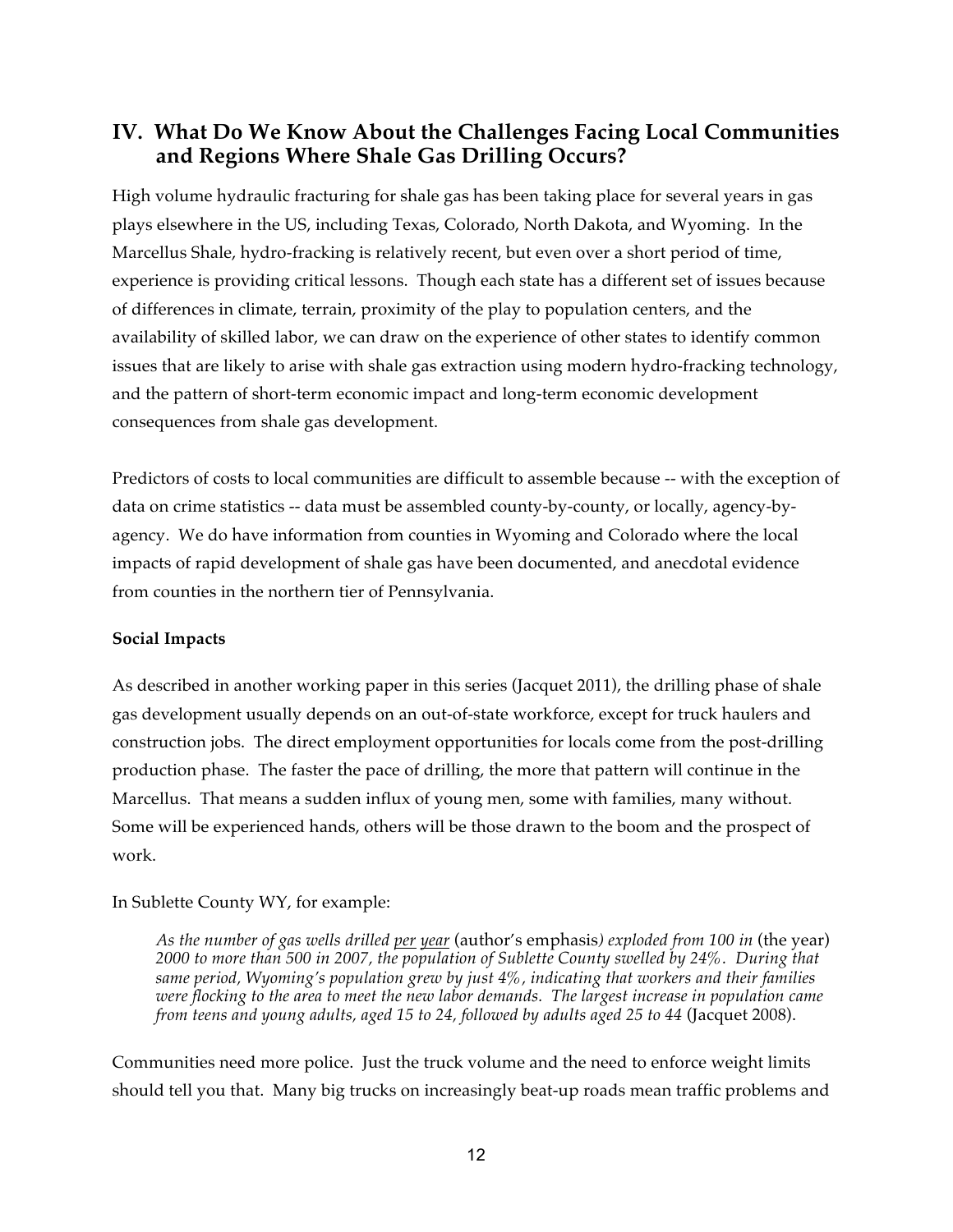accidents. Add to that a spike in people unfamiliar with the area and winter driving – more accidents.

*Traffic on major roads increased, as did the number of traffic accidents, likely due to drilling activity and new residents.*

*Other documented increases occurred in emergency response runs, building permit applications, and arrests* (Ibid.).

The emergency response runs stem from the trucks, the road conditions, drilling accidents, and the population influx generally. And occasionally, the trucks, the beat up roads, the winter, the driver unfamiliar with the area, combine to create an accident that leads to a spill. So "emergency response" includes the response to environmental incidents for which most communities are ill prepared.

Where these new workers move to the region with their families, they will want to put their kids in school.

*School districts in the county scrambled for classroom space as the number of students and staff increase* (Ibid.).

And, as demand for all manner of good and services increases and local businesses seek to exploit the boom, prices go up – not just for these temporary residents, but for long-time locals as well.

*Driven by the high wages of workers in the mining sector and their increased demand for goods and services, local prices increased by twice the national rate over the six-year study period* (Ibid.).

This is especially true of rental housing. Rents skyrocket, local renters who cannot afford their apartment any longer are displaced, and may seek housing assistance from local government. The hotels and motels fill up with gas workers.

The increased demand for hotel rooms may benefit hotel and motel owners and local restaurants, but hurts other local businesses that typically serve the interests of a more traditional clientele. In some locations, hotels may have few rooms available for the usual clientele: business travelers, recreation seekers, tourists, hunters, wine aficionados. And, because of the "permanent resident exclusion" from state and local hotel occupancy taxes on longer stays (*more than 30 days in most counties and for the Pennsylvania state room tax, more than 90 days for the New York occupancy and sales taxes*), some of these guests do not pay the tax that helps support tourism activities such as local festivals or heritage projects.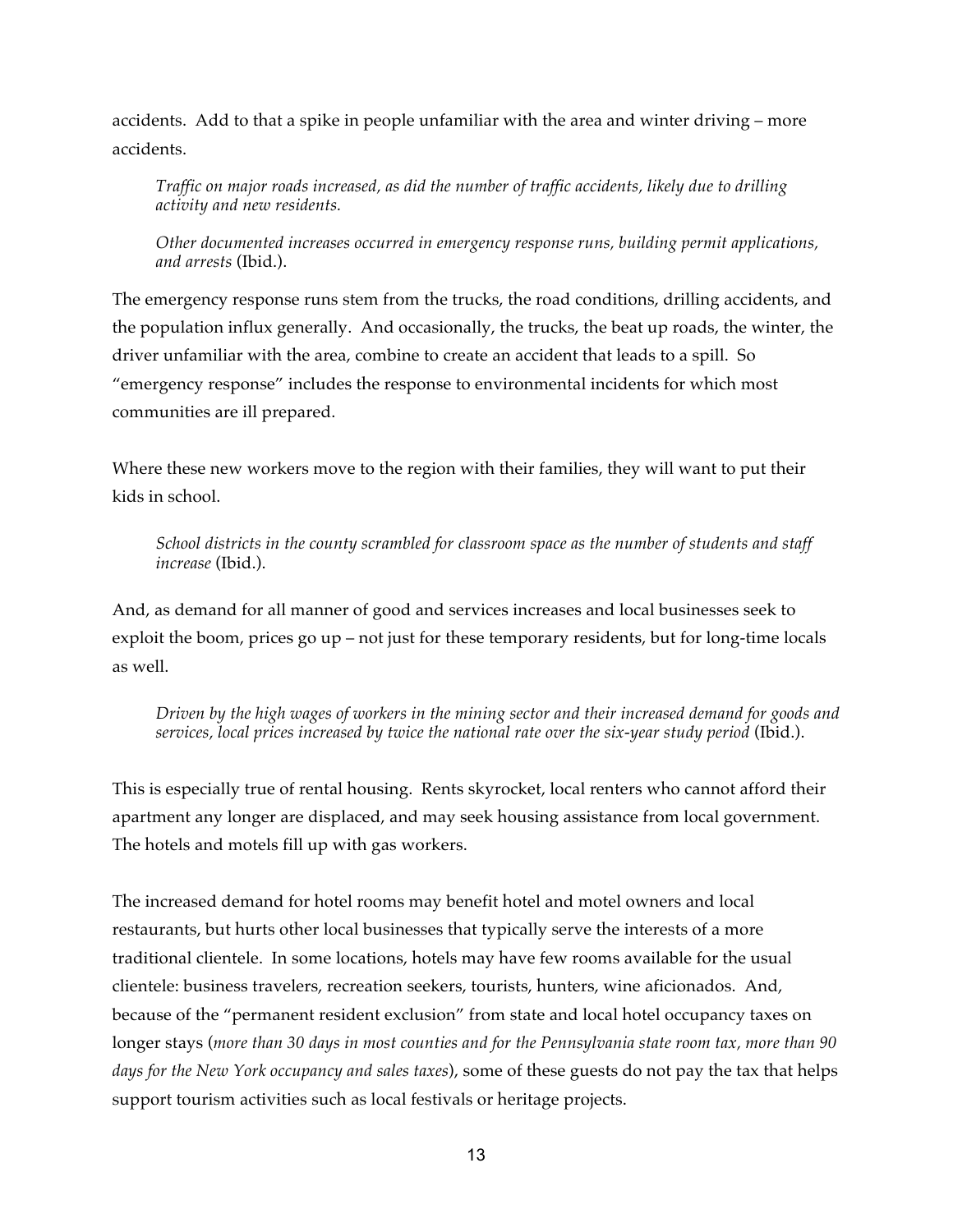In the long run, given the population declines suffered by many communities in the Marcellus region, this influx of new people may be welcome. Some newcomers may like the area and decide to stay. According to a recent Associated Press story (March 3, 2011), the small state of Wyoming has seen population increases, especially in the Hispanic population, and an unemployment decline over the past decade, especially in communities near gas drilling areas.

But for local governments, this population influx comes with added costs, both in the short run and in the long run. The consistent theme is that local governments – counties, cities, townships, villages – are subjected to a wide range of demands for new services or increased levels of service, and that the administrative capacity, staffing levels, equipment, and outside expertise needed to meet those demands are beyond anything that has been budgeted.

It also should be noted that many residents of communities where drilling is taking place seem surprised by -- and unprepared for -- the changes in their communities. In Bradford County PA, for example, the news that the 2010 census had determined that the population in the County had *declined* by 2% produced strong reactions from some residents facing traffic congestion and rising prices produced by the presence of the transient population connected with drilling. Their comments indicate that they believed that government services would be available to ameliorate the social, economic and congestion problems caused by drilling, and that they expected the resident population to increase faster than the transient population and to increase the tax base. According to one post:

*"I say good for the people who finally have a decent paying job, good for the people who are seeing an influx in business, and good for those who saw the opportunity of a move if so desired. Just remember, there are still those of us remaining who had nothing to do with any of this. We deal with the traffic, destruction, fear of contamination everyday. Some of us deal with it twofold. We dealt with the windmills and gas industry at the same time. We benefit nothing from any of it. We get no opportunity for natural gas and are still forced to pay premium prices for propane. We get no electricity benefit from the windmills and are still forced to pay Tri County's ridiculous rates. Our trucks are taking a beating every day we have to drive to work. But are forced to deal with it just the same."*

Articles on housing pressures in Bradford County also provide evidence of tensions between long-time residents and the transient drilling-related population. Drillers accuse the residents of greed while residents accuse the drillers of ruining the quality of life in the county and raising the cost of living.

In addition to local issues and concerns, there are also issues that can only be addressed by multi-county regions and by state policy. As we have already indicated, modern shale gas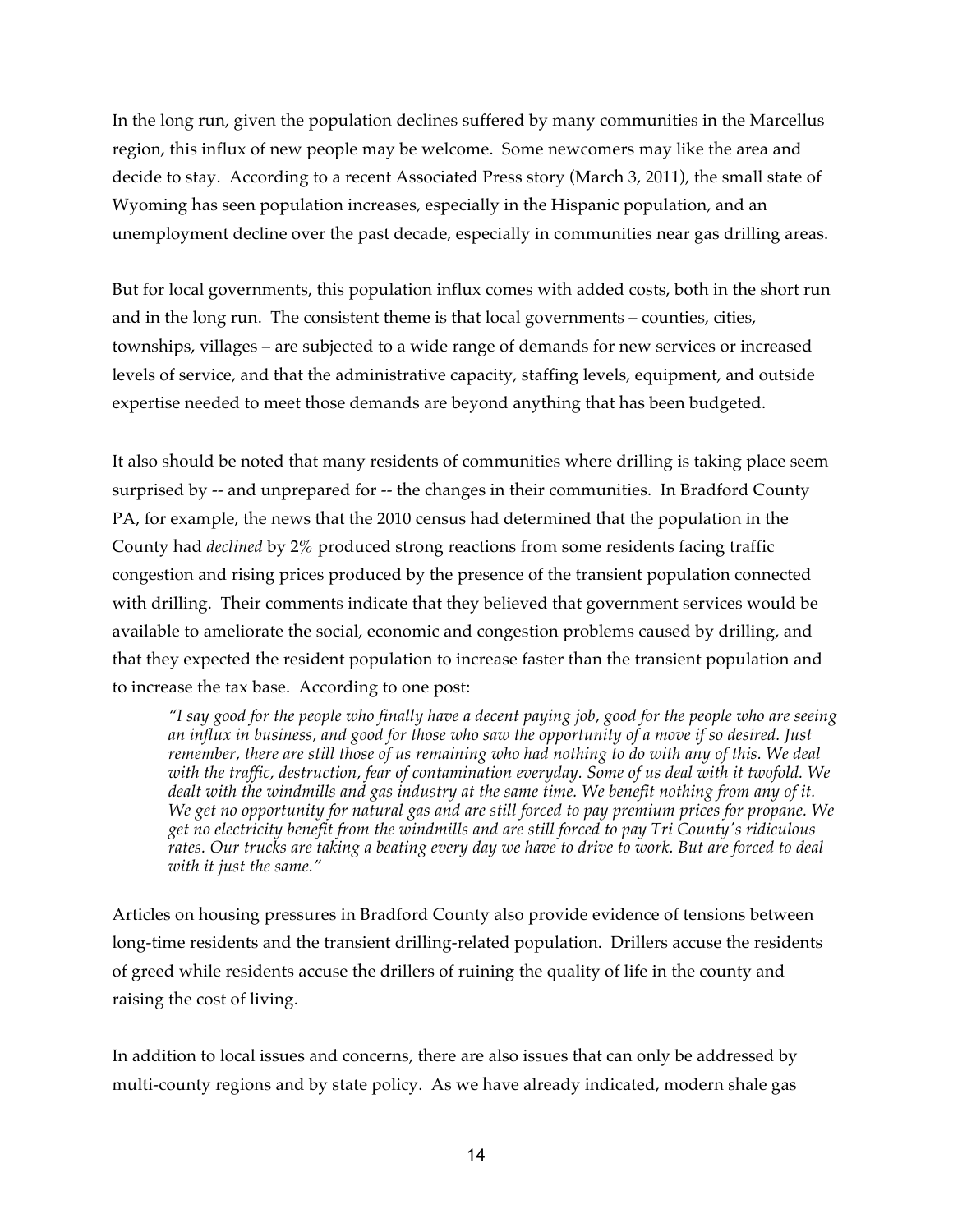drilling is likely to have intense local impacts for the drilling period but regional consequences for a longer period as well, because of the industrial activities needed to service the drilling sites.

#### **Infrastructure Impacts**

One critical area of impact is on local roads and bridges. As another working paper in our series (Randall, 2010) points out:

*Dust, noise, and road damage from industry truck travel are tops on the list of citizen complaints in areas where gas is extracted via shale gas drilling. A typical Marcellus well requires 5.6 million gallons of water during the drilling process, in almost all cases delivered by truck. Liquid additives are shipped to the well site in federal DOT-approved plastic containers on flatbed trucks; hydrochloric acid and water are delivered – and flowback is hauled away – in tanker trucks. Millions of gallons of liquid used in the short (weeks-long) initial drilling period account for half of the estimated 890 to 1340 truckloads required per well site. Because of its weight, the impact of water hauled to one site (364 trips) is the equivalent of nearly 3.5 million car trips. Few roads at the town level in New York State have been built to withstand this volume of heavy of truck traffic.*

Pennsylvania state officials report playing catch-up with truck routing in the wake of rural roads sometimes rendered impassable for local motorists or emergency responders, while sources in the Barnett Shale region of Texas cite early deterioration of city streets that increases the burden on taxpayers. That is because, even though access roads to the well sites are built and maintained by the operators, many of the journeys made by all those trucks will be on public roads. Most roads, especially the rural roads that predominate in the Marcellus region, are not designed to withstand the volume or weight of this level of truck traffic (especially under freeze-thaw conditions).

In Pennsylvania, local governments can utilize PennDOT protocols to post weight limits and require permits and bonding of overweight truck operators, an incentive for them to either do the excess maintenance or pay for (documented) damage to the roads. However, operators are inclined to post bonds only in municipalities or counties where they have well sites, while the trucks travel much longer routes through other towns and counties. Their roads are left vulnerable.

Recommendations from those in already developed shale plays center on: (1) Haul Route Management -- the planning, posting, and enforcement of truck routes that minimize the intrusiveness and damage caused by high-volume truck traffic, and (2) local Road Use Agreements (RUAs) or state-level fees that support accelerated road maintenance *while* drilling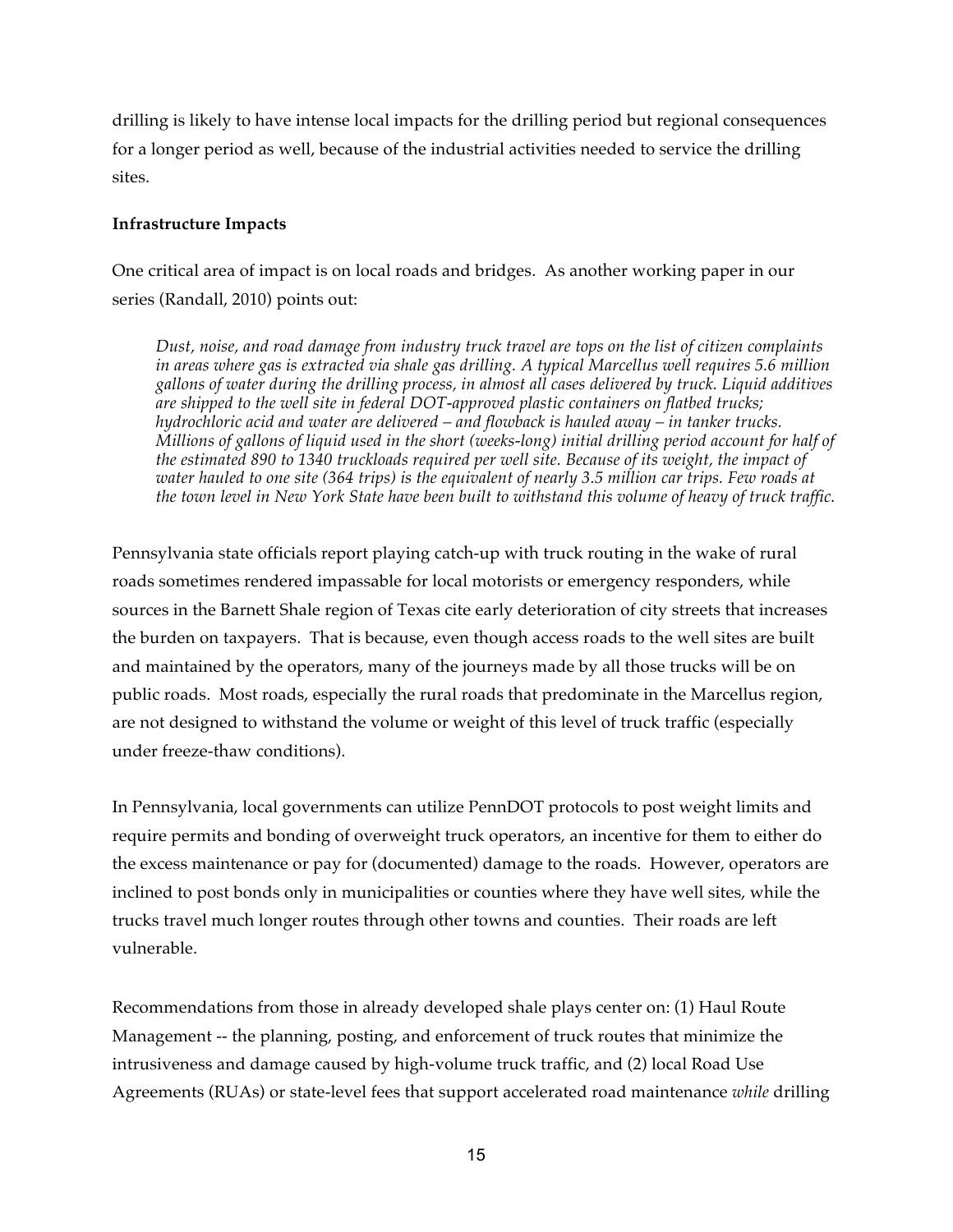or production activity is underway, not just that put things right afterward, and that are secured by adequate bonding provisions.

Haul route management requires planning capacity, additional signage, and law enforcement efforts beyond the normal budget. Both haul route management and a legally defensible RUA need to be supported by a comprehensive traffic impact study, and well-documented baseline data backed by video and photographs of pre-development road conditions. Consistent treatment and costs for all haulers are crucial to defending an RUA in court, so a successful program will rely on specialized legal advice. That means additional staff resources will be required and, for most communities, money for consulting engineers and outside attorneys as well.

Whatever regulation and technical assistance the state may provide, and that is as yet unclear, many of the costs of these efforts still fall on local governments. And, these costs are likely to fall on some localities where drilling makes no appreciable contribution to the economy either through job creation or tax revenues.

As we have indicated, modern shale gas drilling is likely to have both intense local impacts for the drilling period, and regional consequences longer term as well because of the widespread industrialization that accompanies contemporary hydraulic fracturing.

#### **Regional Industrialization**

It should be clear that well pads are not the only feature in the industrial landscape brought about by shale gas development. Water extraction sites must be developed to fill trucks transporting water to the well pads. After extraction, the gas has to move from the well sites to the main transmission lines via a network of pipelines and compressor stations. Flowback and produced water from the wells has to be transported to treatment facilities, which must be built to handle any toxic waste present.

These elements of the industrial landscape will be located where geologic or logistical factors dictate, but not necessarily in the jurisdictions where drilling is currently taking place or production (and therefore tax revenue) is being generated. For local governments, the same questions as for well sites or pipeline infrastructure apply to these facilities: Who -- the state or the localities -- is to regulate them, and monitor and enforce the standards; what staffing and resources will that require; and how shall the money to support those efforts be provided?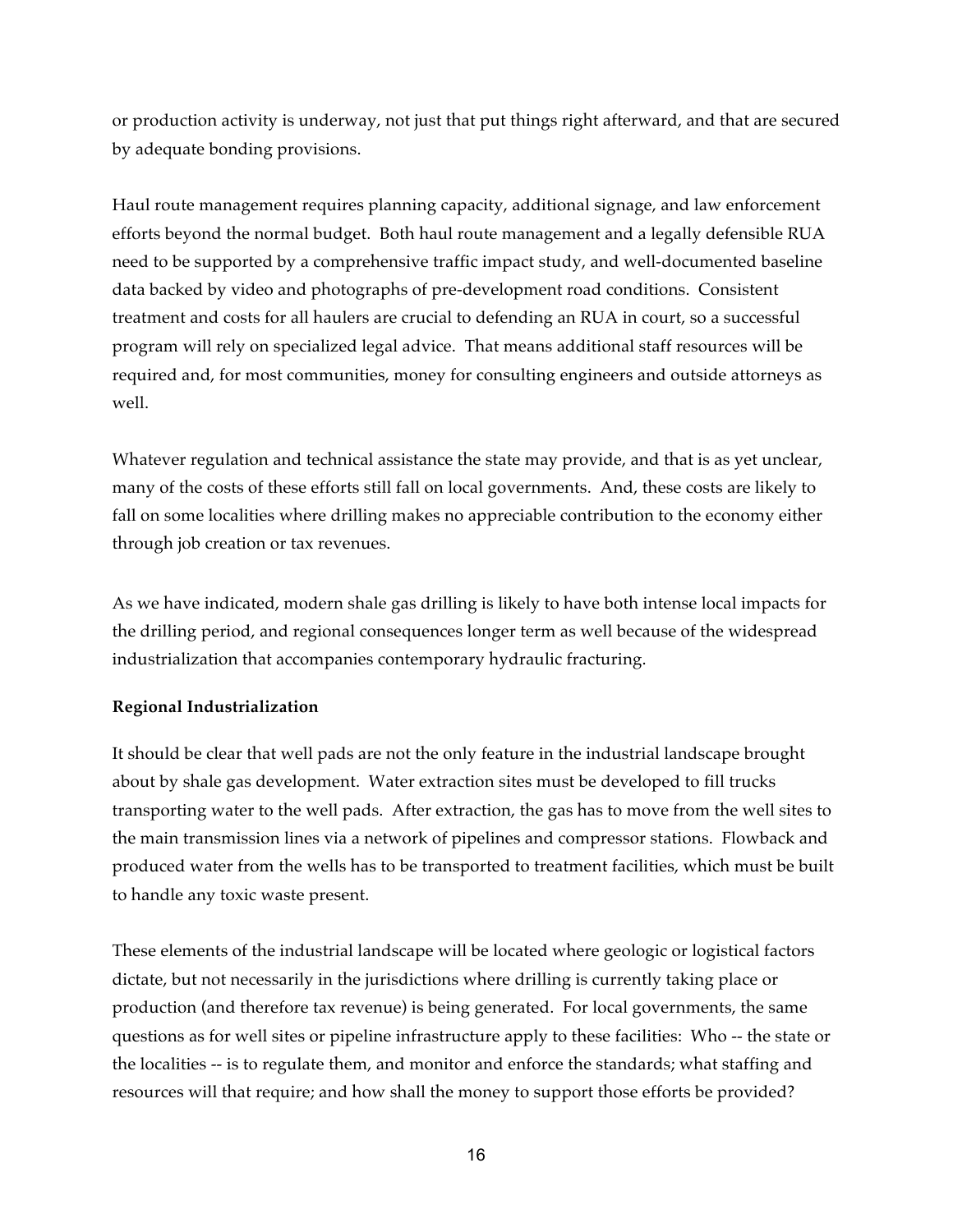These facilities typically include:

- "Man camps" (essentially trailer parks) for short-term out-of-state workers
- Depots for equipment
- Staging areas
- Gravel quarries
- Water extraction sites
- Wastewater treatment plants capable of handling toxic material
- Injection wells
- Disposal areas (landfills)
- Gas storage facilities

Connecting all these facilities and services are rail spurs and thousands of heavy trucks.

These industrial facilities create a wide range of potential environmental hazards and stressors, all of which have implications for the regional economy and adjacent industries, such as tourism and agriculture. For example, apart from the dangers inherent in a widespread array of pipes full of methane or in high-pressure equipment generally, noise is a major concern related to compressor stations: they produce noise levels in the 85 to 95 decibel range. These levels are at or above the federal Occupational Safety and Health Administration (OSHA) threshold of safety for an 8-hour day, and compressors work a 24-hour day. These environmental "stressors" can have an effect on adjacent property values or on regional industries, such as the wineries in the Finger Lakes region of New York.

Most regulation of this industrial infrastructure will likely fall to state government or, in some cases such as pipelines, to the federal government (through the US Department of Transportation Pipeline and Hazardous Materials Safety Administration). Localities may have a role in the permitting of pipeline routes along city/county rights-of-way. Local government may also require filings and notice to abutters, and demand incident reporting and filing of asbuilt drawings for emergency planning.

For compressor stations, local regulation may be able to establish setbacks, maximum noise levels, fencing and landscaping requirements, and enhanced standards for units adjacent to residential areas.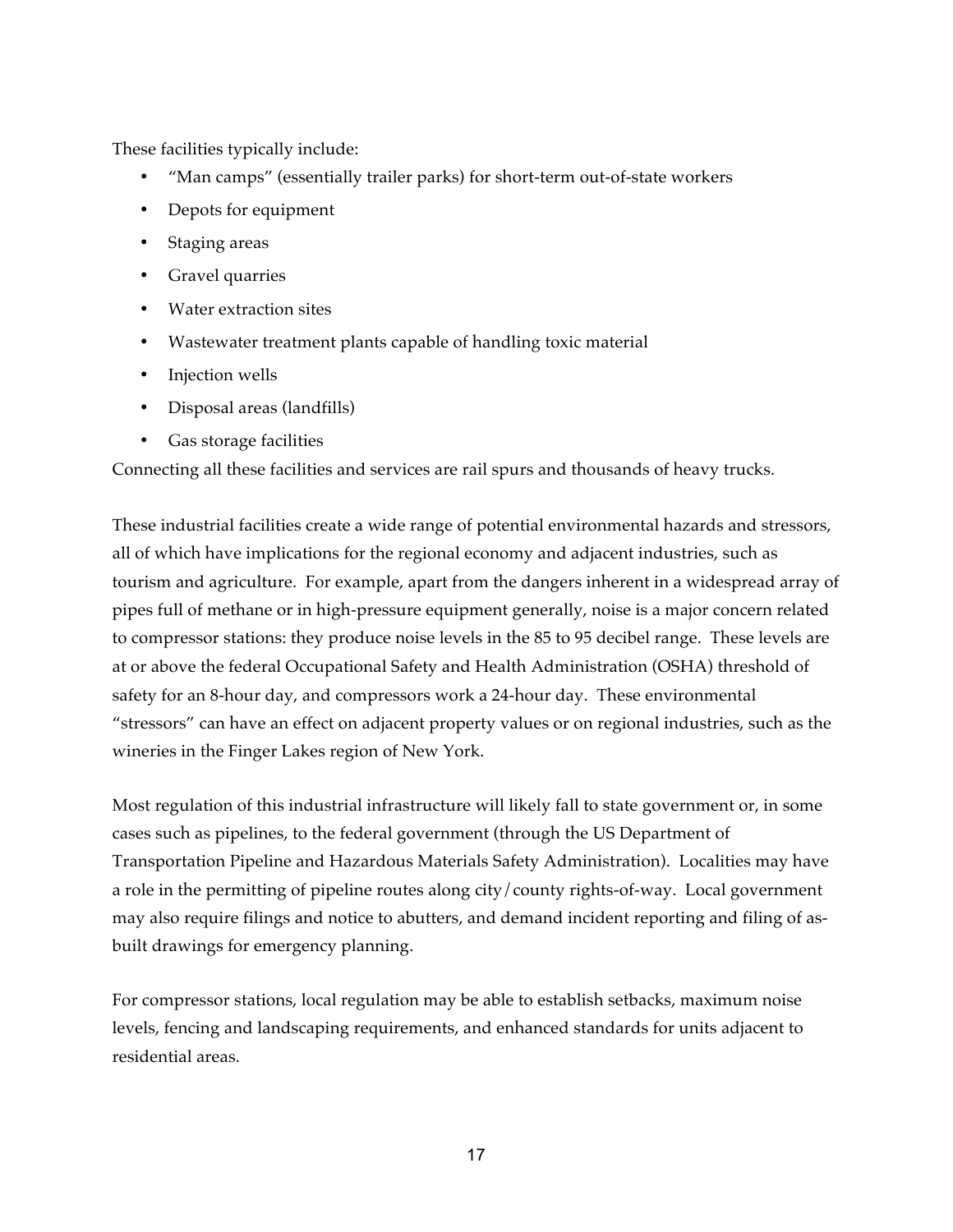Flowback fluids from the hydro-fracking process or the produced water from producing wells must be removed from the well sites by trucks and transported to treatment facilities or injection wells. These facilities, too, may be subject to permit or construction standards that are set or implemented at the local level.

All of these local or regional activities require expertise, administration, monitoring, and enforcement capacity, and all entail planning and public administration costs.

One example of the impact industrial facilities may have on a region is provided by the proposed Seneca Lake gas storage facility. This facility is being planned by Inergy Midstream, LLC for the former US Salt plant just north of Watkins Glen NY, with underground storage for 1.45 billion cubic feet of natural gas, to which they propose to add an up-to-88.2 million gallon liquid propane storage facility, also underground, plus a 14-acre, 92 million gallon brine pond on the surface.

Why there? – because the site is near the intersection of two gas transmission pipelines and, as a salt mine, is an appropriate natural gas storage site. But Watkins Glen is in Schuyler County, which is not part of the "fairway" – the purported sweet spot for Marcellus drilling in New York, so it is not likely to see a lot of extra tax revenue from well production. Whatever the plant may contribute in the way of local taxes, Watkins Glen currently depends on revenue from Finger Lakes tourism, attendance at the road races, the local wine industry, and agriculture. Consequently, the potential hazards to air or water from such a facility, or the prospect of a fire or explosion, are particularly troubling to local policy makers. On the other side of the equation, this capital-intensive plant operation is expected to produce only 10 jobs after its construction.

Officials in regions already experiencing shale gas drilling encourage planning and the development of fewer, centralized industrial locations for all these functions, in order to minimize the impacts on local communities. Because of the regional extent of hydro-fracking, this planning will necessarily require inter-county cooperation and state assistance.

Finally, the regulation of whatever facilities are constructed will be a responsibility shared between the state and local governments, and localities will have to allocate resources to negotiating with the state – and many departments of state government are involved – for agreements that protect their interests and those of their citizens.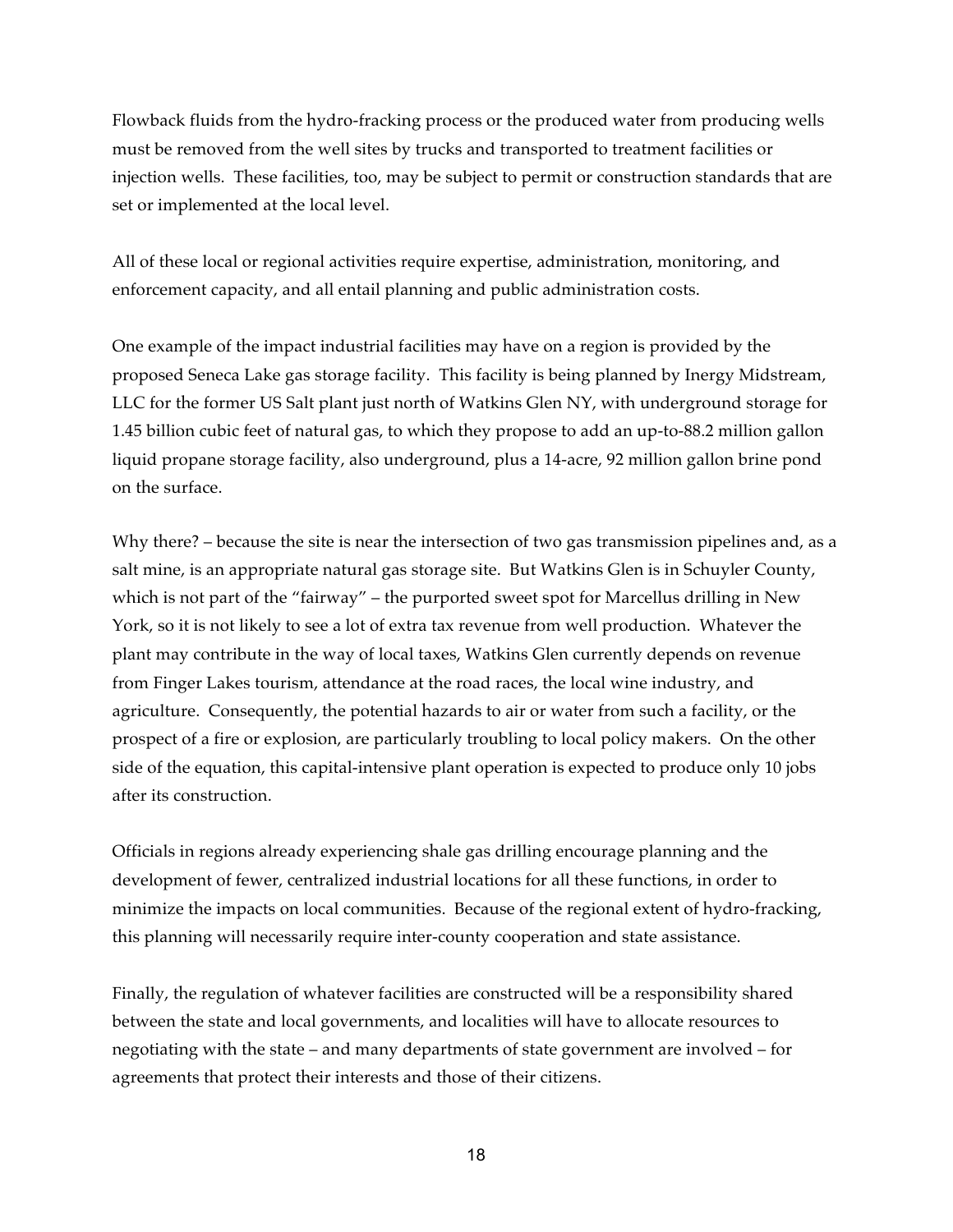#### **Government Response**

As we review the challenges that other shale gas localities faced, here are some of the measures that public officials say they took (or wish they had), requiring additional public resources and staff time.

#### Citizen Information and Involvement

- Efforts to educate the public and engage the industry.
- Enlisting the local bar association to help landowners understand lease agreements.
- Registering and monitoring landmen operating in the region.
- Assembling data on permits issued and drilling sites, and making it publicly available.
- Involving local real estate companies and state and federal agencies in dealing with the new demand for housing.
- Mediating disputes over housing issues, and providing assistance for displaced renters.

#### For the Duration of Drilling Activity

- Creating a local Gas Drilling Review Committee to mediate disputes over wells, pipelines, and truck traffic.
- Establishing consistent standards for drill site and infrastructure facility setbacks, the use of fracture ponds, and deadlines for landscaping drill sites.
- Limiting the hours of drilling operations.
- Mitigation of noise, dust, and mud.
- Monitoring and enforcement of new regulations.

As we have outlined elsewhere, administrative costs for all manner of planning, permitting, monitoring, and enforcement activities rise, as does the cost for computer systems to support them. So do demands on the police, courts, jails, services to displaced renters, and other social services. Ditto the school system. Likewise the demands on the public health department, and on the healthcare system generally. The landfill can be a moneymaker, at least until it fills up and has to be replaced. Fire and emergency services must be prepared for the kind of fire, accident, or spill incident that drilling operations can produce, requiring new equipment and training; many communities have volunteer or call operations that may not ever be prepared, or willing, to take on a major HazMat incident.

Public Health departments must be prepared to receive and respond to incident reports and citizen concerns about environmental health issues.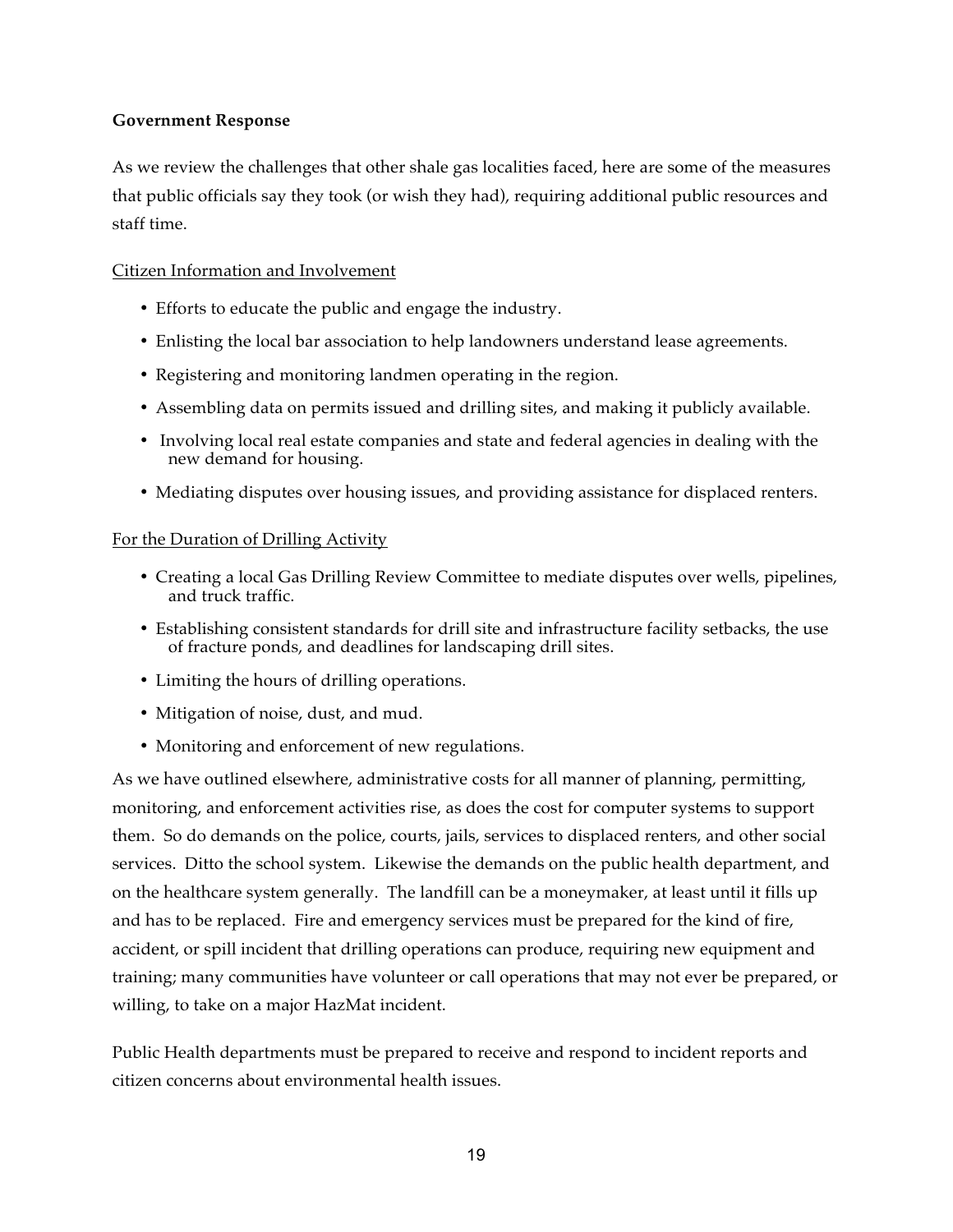A Clinton County (PA) review of the early impacts on their departments turned up one additional factor in the costs to government: losing their employees to private sector jobs in the gas play. That adds the cost of recruiting and training new staff, and the need to increase salaries to attract or retain them.

All this suggests to local governments two crucial elements of preparation:

- 1. The need for baseline data. Without the baseline data on roads, water treatment, rents, traffic, use of government equipment, etc., local governments cannot hold the well operators or their subcontractors accountable for the increased cost to local services that their activities generate, nor can they make a good case for relief from the state.
- 2. The need to budget for future costs. Just as the unfolding of demands on localities from the effects of shale gas development may not correspond to the flow of tax revenue from gas production or lease/royalty payments to landowners, at least under the current tax system, so the effects of shale gas exploration may last far longer than the boom in drilling activity in any given locality. Lowering property taxes during the revenue boom may only lead to hiking them even more when the full effects on local government operations are realized. Better to utilize the variety of budgeting instruments – fiscal impact fees, trust funds, capital reserve funds, and a healthy fund balance – designed to stabilize the tax rate by setting aside monies to defray future costs.

#### **Paying for the Necessary Public Sector Response**

This question of public costs attendant to HVHF shale gas development raises the thorny issue of taxation.

Of the 32 natural gas producing states, only four – New York, Pennsylvania, Virginia, and Maryland – do not have a state severance tax. There is now convincing evidence that the exaction of tax revenues is not pivotal to industry decisions about where to drill for natural gas. A study conducted by the state of Wyoming, cited in a recent (2011) report by Headwaters Economics, provides the following reasons:

- Production tax incentives have little effect on where energy companies choose to explore and drill. The oil and natural gas industries are guided chiefly by the location of reserves, and are less able to relocate than are industries with mobile capital resources (such as textile mills or auto-makers).
- Production taxes are deductible from federal income tax liability, so industry does not feel the full benefit of tax increases or pay the full increase in tax hikes. When taxes are raised, revenue is shifted from the federal to the state government, and vice-versa.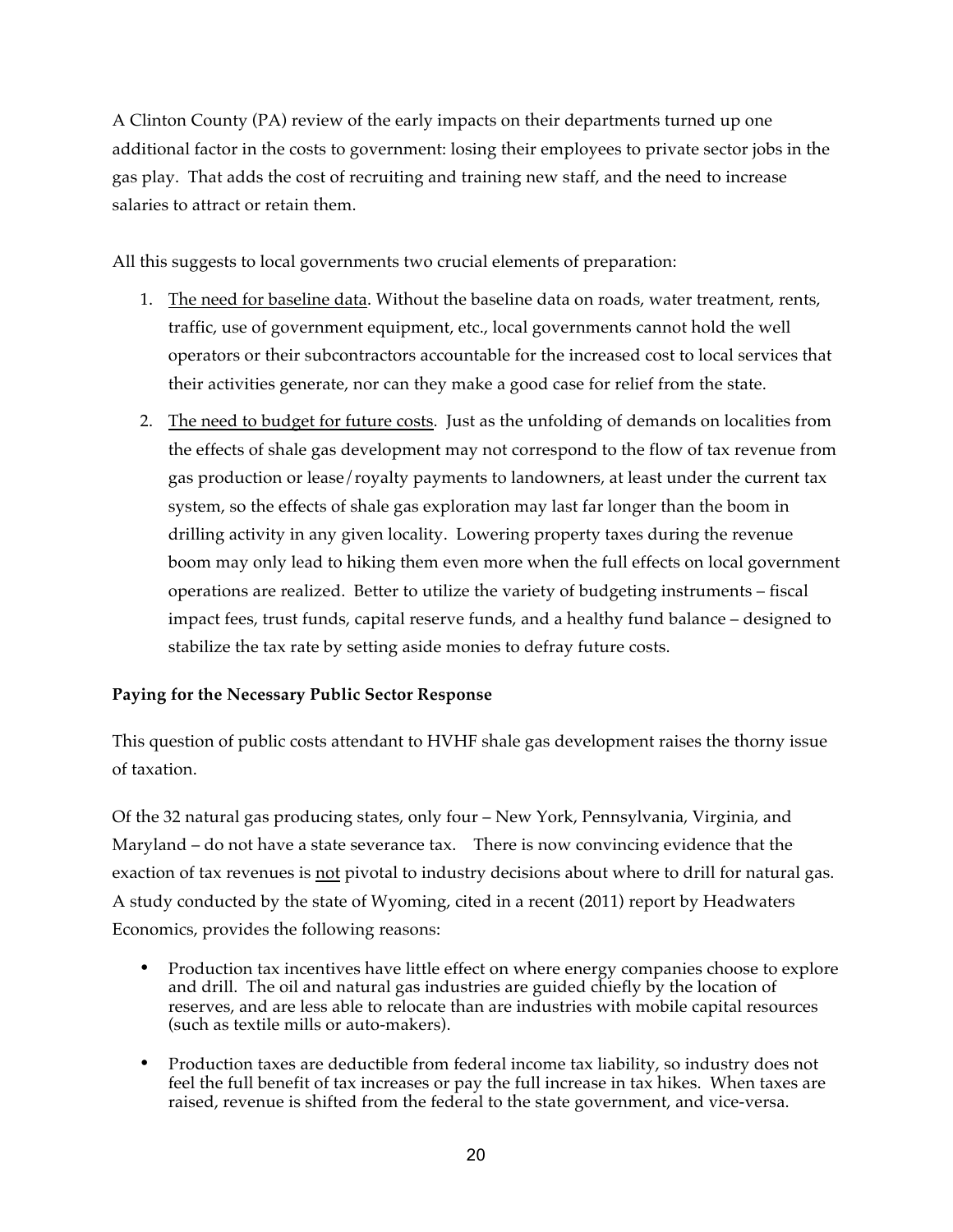- Production taxes are "downstream" taxes, meaning they are levied only on successfully producing wells. As a result, production taxes have little effect on exploration. Tax policy can change the timing of extraction. A tax on reserves in the ground tends to accelerate extraction as energy companies attempt to "mine out from under the tax." Taxes on production (i.e., severance taxes) slow production as industry may hold reserves and wait for high prices or other market advantages.
- Other factors such as price, access to markets (e.g. oil and natural gas pipelines), technology, and regulations have more significant effects on industry activities. Considering tax policy alone cannot fully explain industry choices and the resulting geography and pace of energy exploration and production.

Based on their analysis of the existing research, they conclude: "states and the federal government can raise taxes, at least modestly, without risk of raising consumer prices or reducing domestic production or industry jobs (Headwaters Economics, 2011:39).

New York currently has a local property tax on gas rights, levied by local government assessors on those holding the gas rights after production begins, based on a formulation put out by the NYS Office of Real Property Services to calculate their value consistent with the assessment of other property parcels. By decision of the state's supreme court, Pennsylvania currently prohibits local property tax levies on natural gas holdings.

The advantage of a property tax is that the revenue goes directly to the local governments, where the costs we have just outlined are incurred; no pass-through agreement with the State is required. The disadvantage is that the generation of tax revenue is highly localized and variable from year to year, while the development of a shale gas play and its infrastructure – and the costs associated with it – are geographically widespread and long term. The tax is generated only where gas production is active, and dependent on the volume of gas generated; when the locus of new drilling activity moves on, or the yield declines, so does the tax revenue. If the wells in a locality are not big gas producers, a property tax on gas rights will not be a big producer either. And, if a locality has the mid-stream facilities or pipeline infrastructure or truck volume but no wells, there may be costs from shale gas development but little extra tax revenue to pay those costs.

In a future working paper, we will be examining in more detail the tax options used elsewhere, and the prospects that the current tax structure will pay for the costs of gas drilling in New York and Pennsylvania.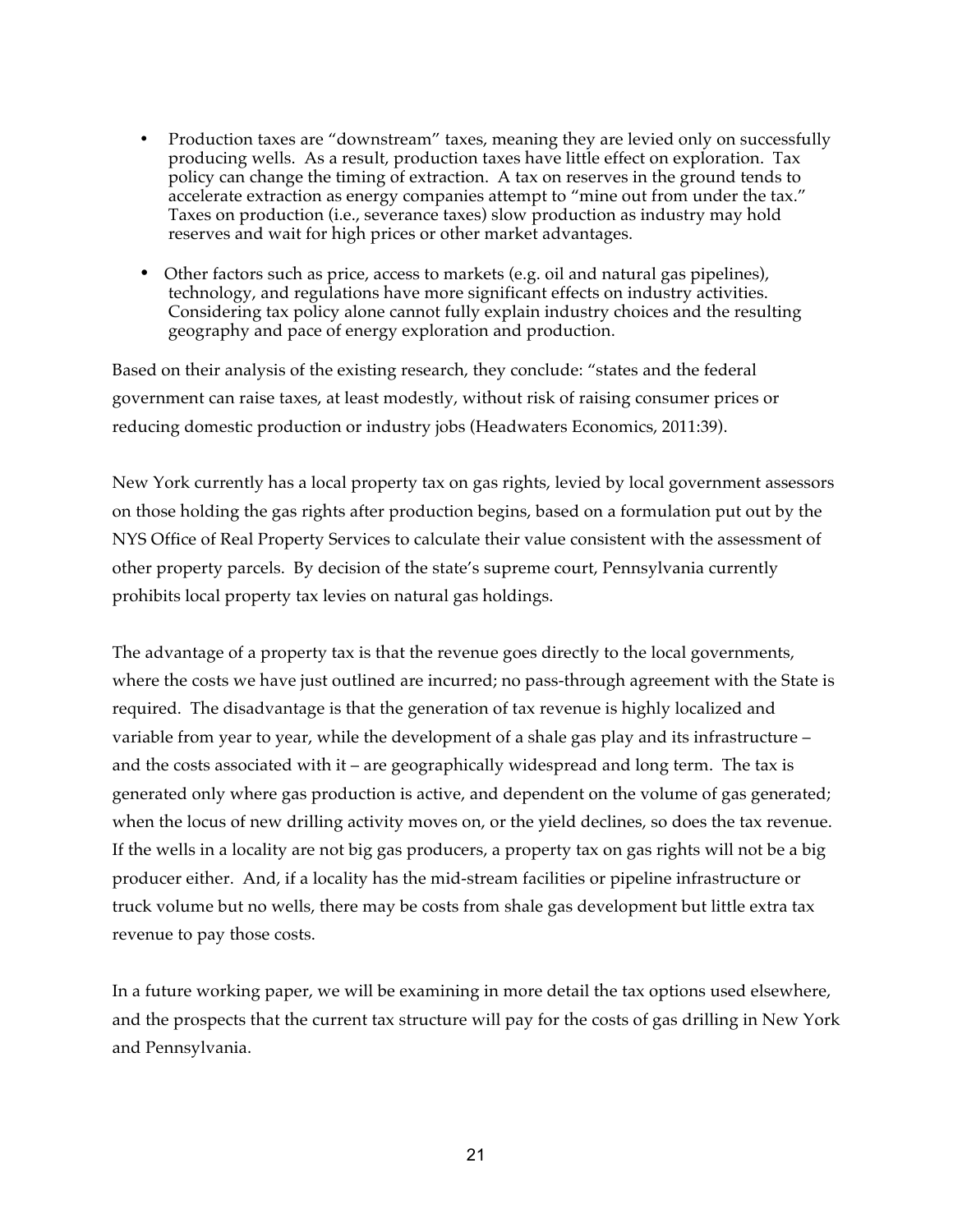In reviewing what has happened in shale gas plays where public officials have reflected on their experience, planning is a recurring theme, not only for the intense demands of the drilling phase (which get the most attention), but also for the production phase and beyond – the long haul effects. Above all, what the regions that have experienced shale gas development now wish they had done better is planning.

# **V. What Do We Know About the Long-Term Economic Effects of Shale Gas Development on Local and Regional Economies?**

In this working paper, we distinguish between the short-term impacts of HVHF natural gas drilling – on jobs, revenues, and costs to communities – and the long-term consequences for economic development. We define economic development (as distinct from economic *impact*) in terms of indicators that show whether a county or region's population has an improved standard of living, job opportunities, and the kind of diverse economy that can weather downturns in any particular industrial sector.

It is evident that natural gas drilling will create work in the shale gas regions during the drilling phase. The population flowing into the region will create demand for retail businesses and in hospitality industries, such as hotels and restaurants. Construction activity will also increase. Analyses of what kinds of jobs are likely to be produced during the drilling boom underscore that these three sectors are most likely to create jobs outside of the drilling industry itself. However, as Jannette Barth notes in her seminal article (Barth, 2010), there are reasons to be cautious about the natural gas drilling industry as a route to long-term economic development, especially in rural counties. This caution arises from studies that show that rural regions whose economies are dependent on natural resource extraction frequently have poor long-term development outcomes. In some cases, they may end up worse off after a boom-bust cycle than they were before it started.

While this may seem surprising given the economic activity that floods into a region during the drilling phase, there are some readily understandable reasons for poor long-term prospects.

First, the crews who come into a region place demands on a limited housing stock and housing prices rise, driving low income renters to leave the area, and creating a potential labor shortage. We see this type of displacement in Northern Pennsylvania, where low-income families are being displaced by drillers in the local rental markets around the drilling sites (Loewenstein, 2010).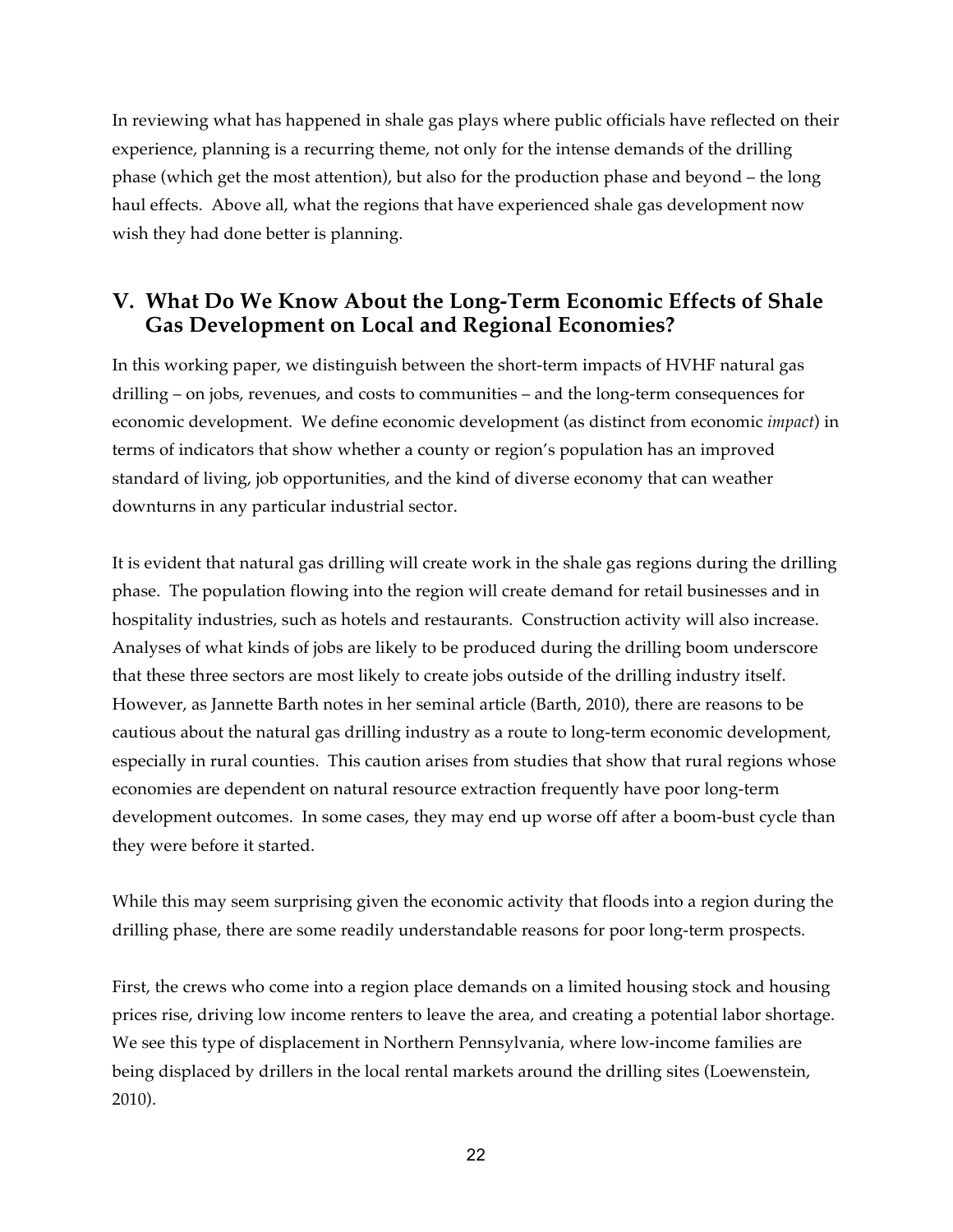While competition for labor creates some short-term "winners" among locals, such as truck drivers, it also raises costs for other businesses in the region as labor costs for those occupations rise. For example, dairy farmers in Northern Pennsylvania and the Southern Tier of New York, who are already in a marginal economic situation, are being further squeezed because of rising costs for transporting their milk to the dairies. These businesses may go under during the drilling phase, leaving the region with fewer businesses outside of gas drilling, and thus a less diverse and more volatile economy.

Economists refer to the situation in which short-term but high wage resource extraction leads to a poor business climate for other businesses as "crowding out". While "crowding out" particularly affects businesses that require a reliable low cost labor supply (agriculture, tourism, or retirement communities, for example), even higher wage businesses such as manufacturers may be deterred from investing in a resource extraction economy. Higher housing costs, labor competition, and social issues make the resource dependent region less attractive to other employers than alternative locations.

Resource extraction regions are also notable for having serious governance challenges. Volatile revenue leads to poor government planning and a lack of accountability. Yet, demands on government rise and may continue to persist long after the tax revenue from the drilling phase has dried up. When the local boom ends, the human and physical infrastructure built to support a boomtown population is left for a much smaller population to support. As Feser and Sweeney (1999:33) describe in their study of such communities' experience with out-migration and population loss:

*During the boom period, the county's physical infrastructure was planned and installed to accommodate an expanding population. The nature of infrastructure such as roads, sewer and water facilities, and schools is that once it is built, it generates ongoing maintenance costs (as well as debt service costs) even if consumption of the facilities declines...the departure of mine workers and higher income, mobile professionals left the burden of paying for such costs to the remaining smaller, lower-income, population.*

Finally, although there are some winners in a resource extraction economy, in the long term their numbers appear to be outweighed by the losers. After the initial construction and drilling phases, there are very few well-paying, stable jobs available in the production phase or in the industrial facilities servicing the regional industry (such as gas storage sites). As a result, income inequality tends to increase in natural resource extraction counties.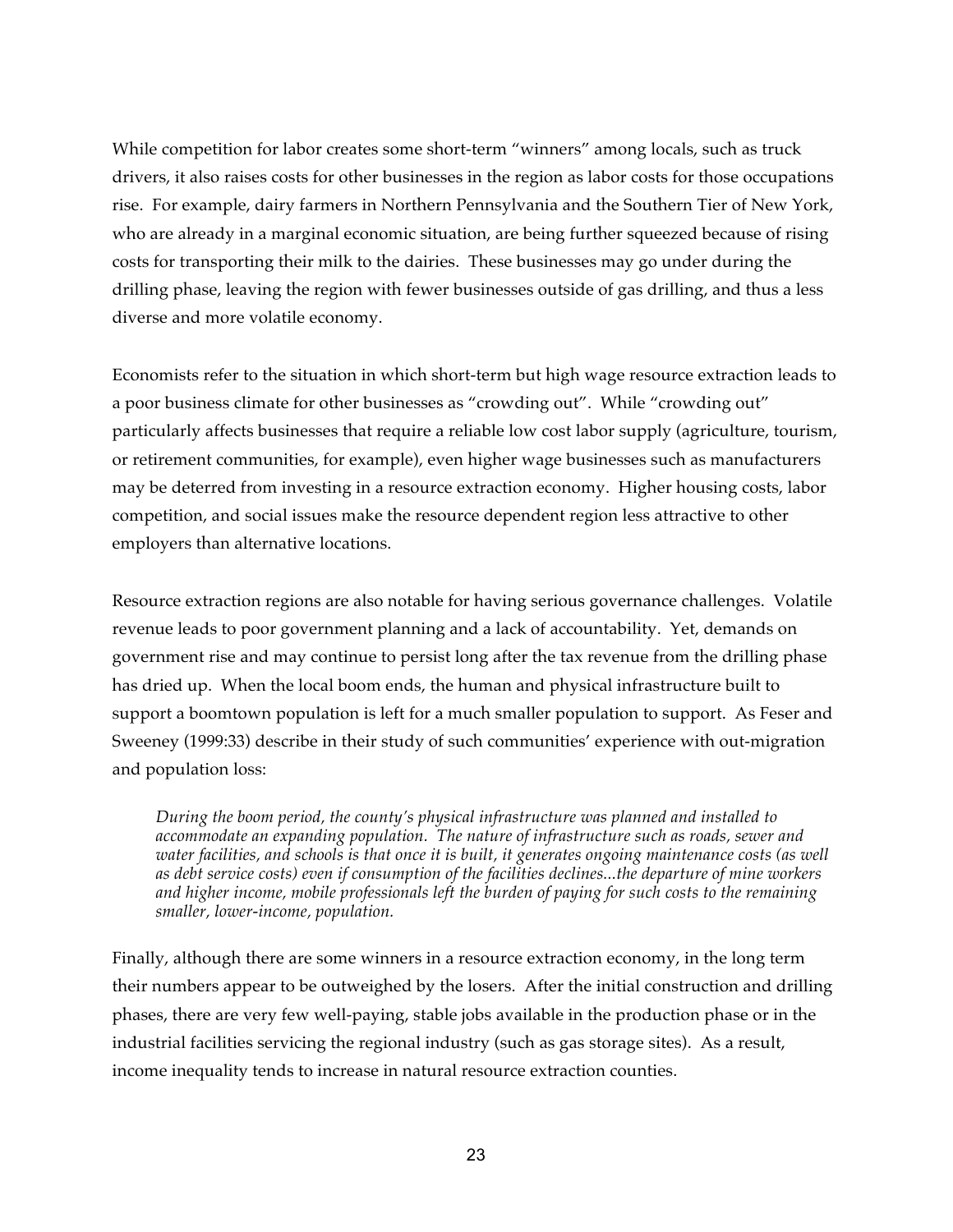Long-term negative consequences are not automatic, however. A natural resource, such as natural gas, is an asset. Effective planning to moderate the speed at which the extraction occurs, and to invest the infusion of short-term revenues in longer-term economic development could potentially mitigate the effects of the boom-bust cycle and the "crowding out" phenomenon.

#### **Cautionary Trends from New York and Pennsylvania Gas Drilling Counties**

In a future working paper in our series, Christopherson and Knipe (2011) will look at industry, population and income trends in US natural resource extraction regions to see what they might tell us about longer-term economic development prospects for Marcellus Shale regions. For example, counties in New York and Pennsylvania with significant natural gas drilling (1994- 2009) are characterized by population loss when compared with similar rural counties in their respective states.



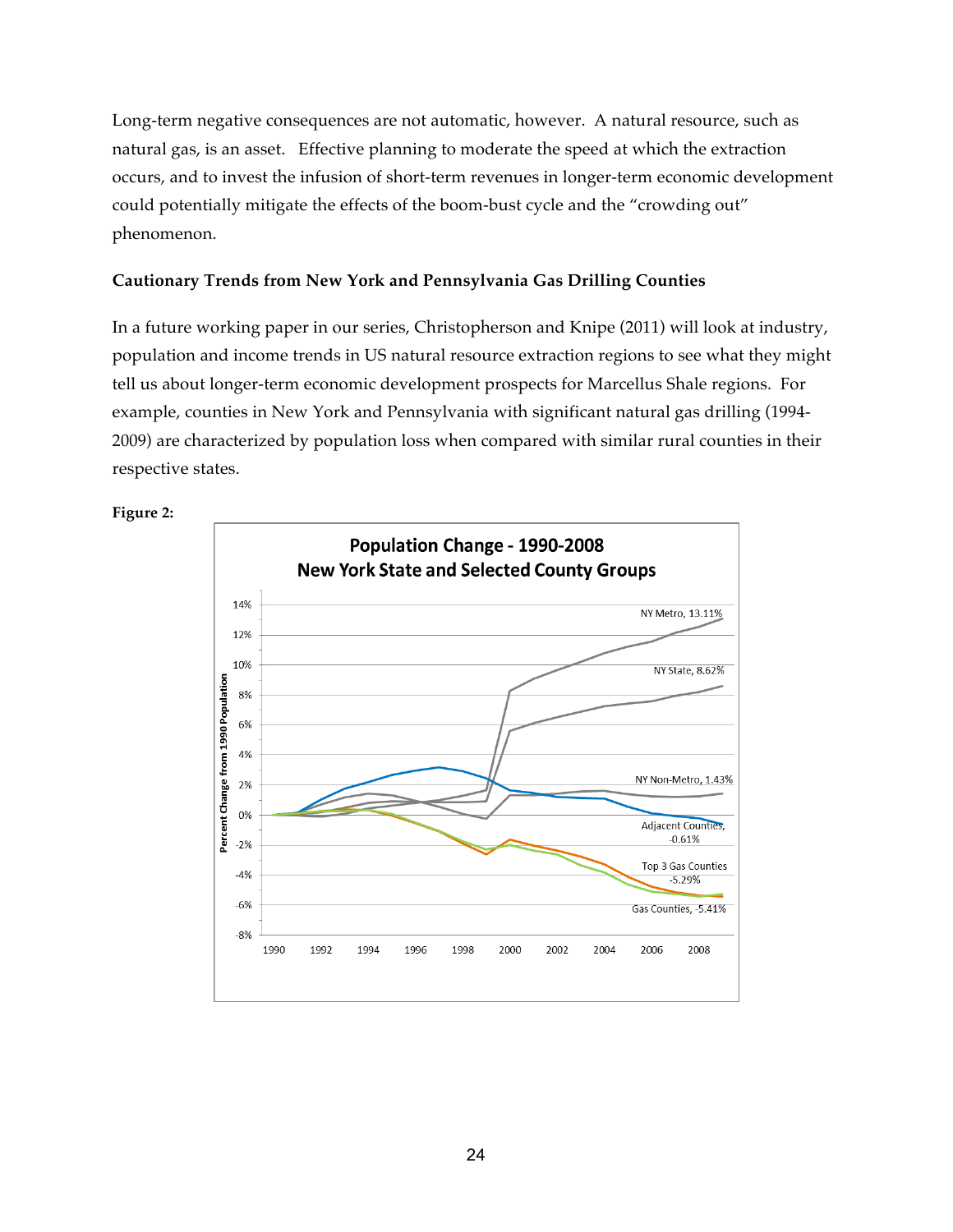#### **Figure 3:**



#### **Evidence from US Counties Specialized in Resource Extraction**

Other evidence suggesting caution in projecting long term economic development from natural gas drilling comes from a study of 26 counties in Western States that have based their economic development on the extraction of fossil fuels (natural gas, oil, and coal). This study shows that these counties, which have at least 7% of their total jobs in resource extraction industries, have not performed as well as similar counties without extraction industries (Headwaters, 2009). Both their average annual growth in personal income and their employment growth (1990-2005) were lower than their peer counties without extraction industries. The energy-dependent county economies exhibited a set of similar characteristics. They had:

- Less economic diversity
- Lower levels of educational attainment
- More income inequality between households
- Less ability to attract investment

Also, a majority of the energy industry focused counties (16 of the 26) lost population during this period. Though the reasons for this loss are not fully documented, anecdotal information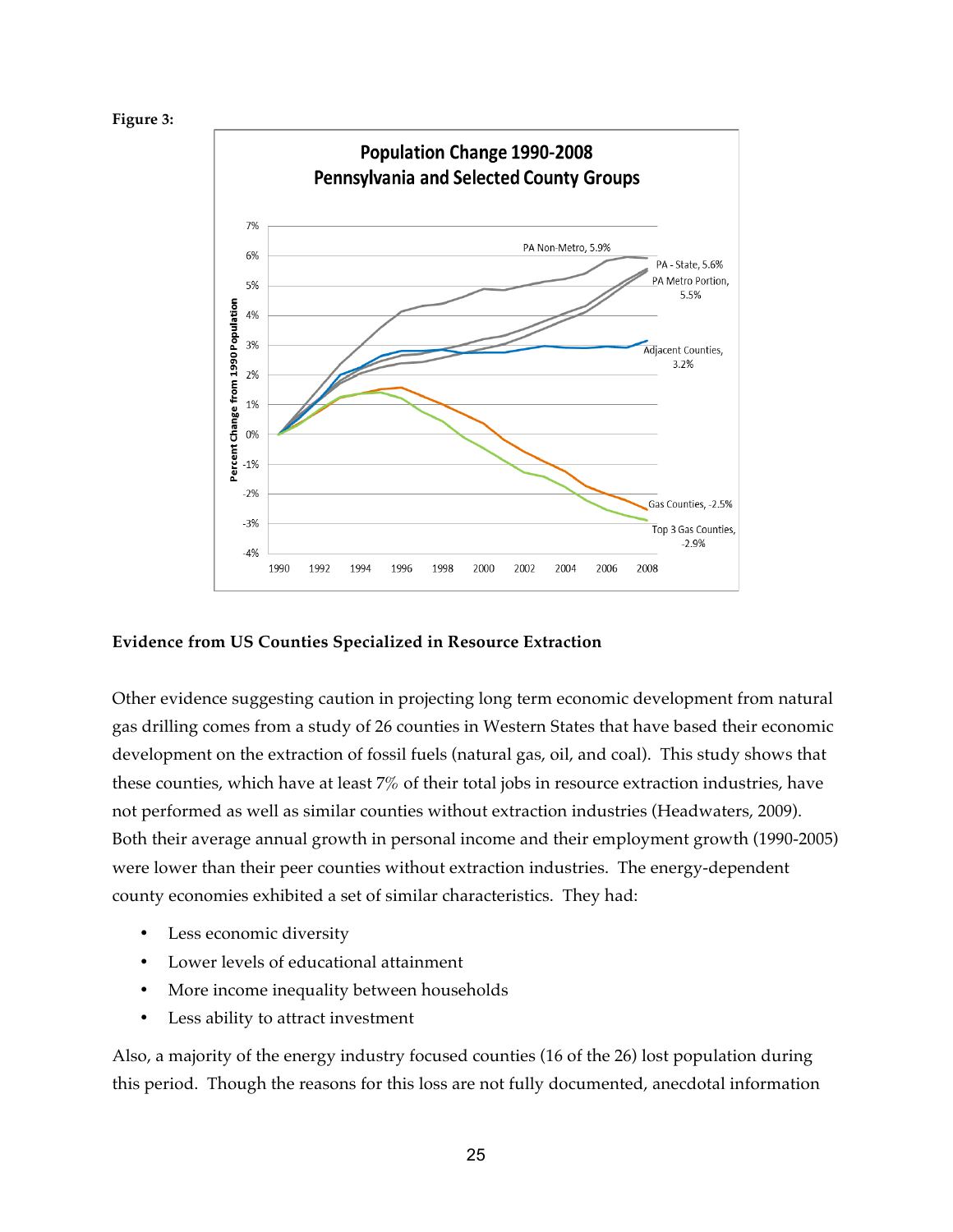suggests that they may include the higher cost of living in these counties and the displacement of residents who do not want to live in an industrialized landscape -- for example, retirees.

In part, the difference between the extraction-focused counties and other counties has emerged because new service-based industries, especially tourism, have been growing in rural Western counties and are creating more jobs than extraction industries. The extraction counties do not attract as many tourism dollars as counties without extraction industries.

The picture is uneven however. While energy extraction counties underperformed in terms of the growth of real personal income, employment, and population, they outperformed their peer counties in terms of growth in earnings per job and per capita income. But for these measures - average earnings per job and per capita income -- there was only a modest positive difference (0.6% per year from 1990 to 2005) (Headwaters, 2009).

In general, the research that has been done on resource extraction in rural areas offers no guarantee that counties where fossil fuel reserves are developed will have a significant longterm advantage over counties where they are not.

#### **Some Additional Caveats**

Of course, every shale play is different. It appears that because of its size and proximity to the Northeast, the Marcellus Play is attracting investment in "moving the infrastructure to the market" -- the pipelines and gas storage facilities that service a regional industry (*American Oil and Gas Reporter*, 2011). These investments can produce a small number of longer-term jobs. For example, the natural gas storage facility projected by INERGY for Watkins Glen, NY (Schuyler County) estimates a final workforce of ten (10) people.

What is not known is how these investments will affect other local industries, such as organic agriculture, tourism or wineries, which are incompatible with heavy industrial land uses. Other policy briefs in our series address these issues.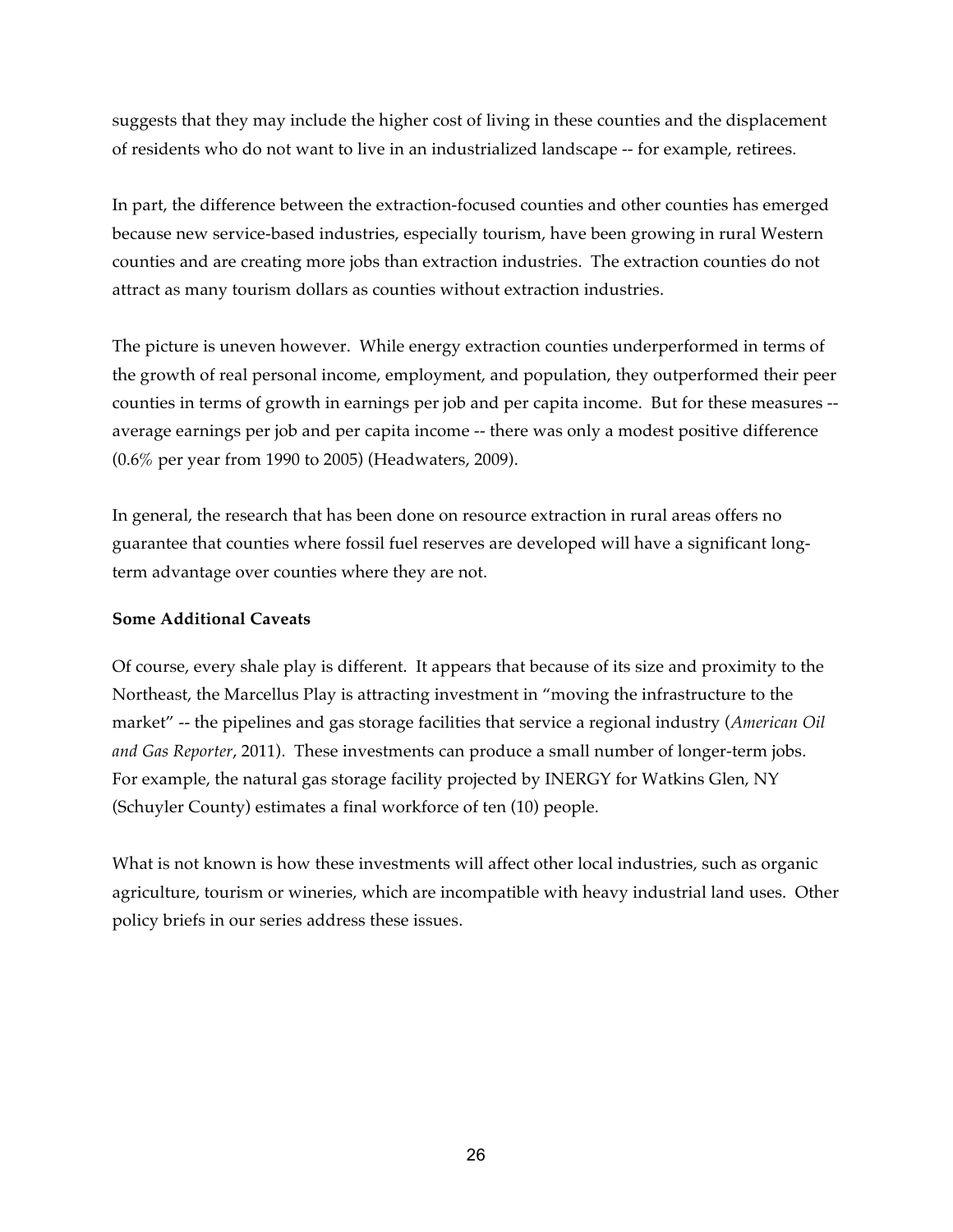# **VI. What is Most Important in Evaluating the Economic Consequences of Shale Gas Drilling?**

If we want to understand how natural gas drilling will affect communities in Pennsylvania and New York, the economic impact models that have been used to project potential job creation give us only a fraction of the information we need. As this working paper has indicated, there are major questions about the cumulative costs to communities that come with drilling, and about how the pace and scale of drilling will affect royalty payments and the tax revenues to pay those costs. We are only beginning to assess how drilling will affect other industries located in the Marcellus region, including agriculture and tourism. A realistic assessment of how natural gas drilling will affect the regional economy must have a framework that has been missing from input/output models, one that looks at long-term consequences and cumulative impacts.

#### **Why We Need to Think About the Long-Term**

One of the key assumptions underlying our research is that, while investments in a region are necessary for economic development, they are not sufficient. Economic development is about the long-term health and sustainability of communities and regions. Successful economic development is measured by long-term population growth, the presence of a diversified economic base, and a higher standard of living for most of the region's residents, not only in income but also in the quality of public facilities and services and the shared environment. So when we assess how shale drilling will affect our communities and regions, we want to look at both the short term -- economic impact, and the long term -- the potential for economic development.

The evidence from other shale plays (Berman, 2009) and from the broader studies of natural resource dependent economies indicates that we should be cautious about expecting positive long-term outcomes (beyond 5-10 years). Natural resource extraction has a poor record of leading to strong, diversified regional economies. The declining productivity of some shale plays raises questions about what kind of investment in the Marcellus Shale region we can expect beyond a fairly short time frame.

The pace and scale at which drilling occurs appears to be important to long-term outcomes because an accelerated drilling cycle will impose higher costs on communities. At the same time, tax revenue produced by drilling will be short-lived and take the form of a windfall,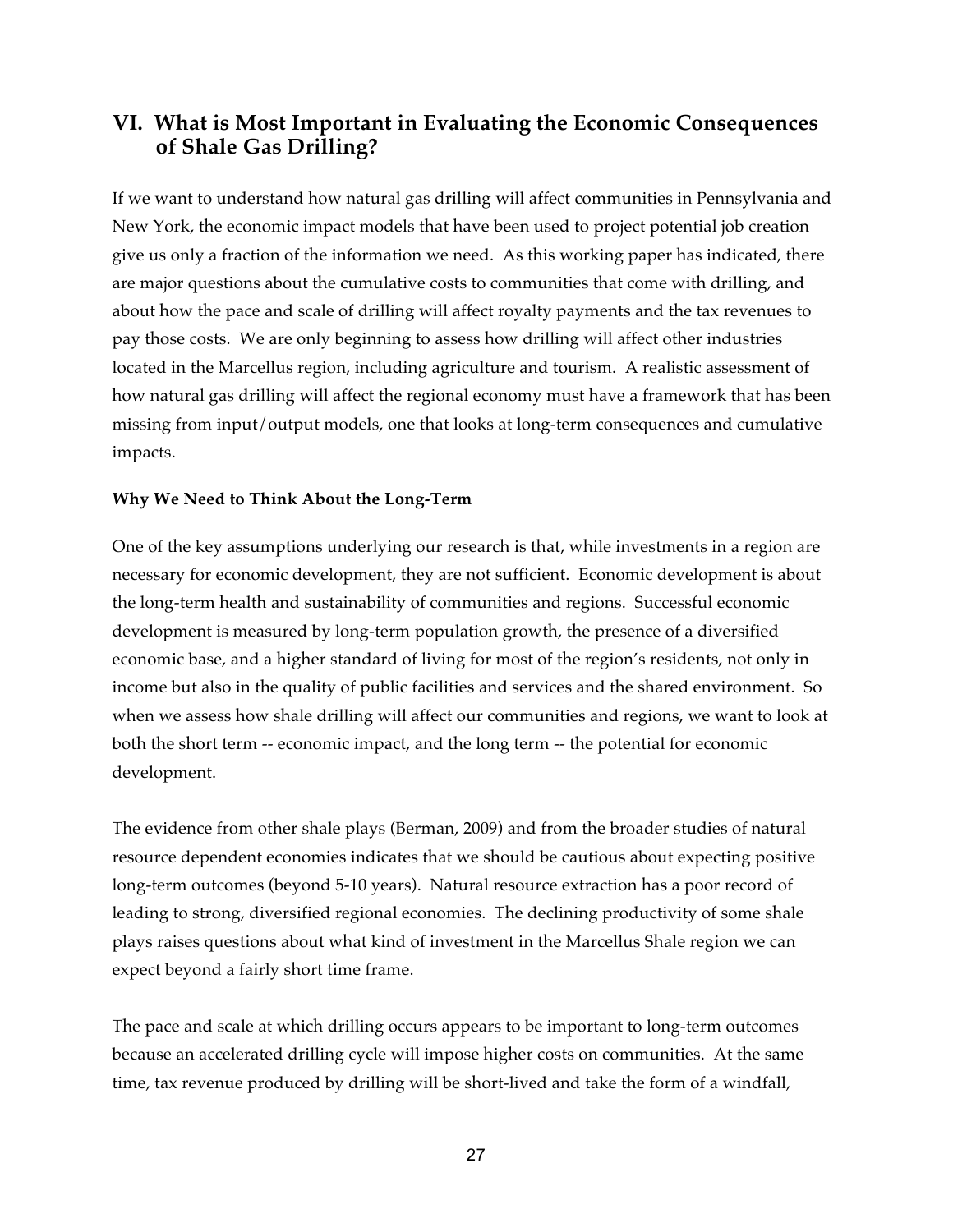which local governments may not be authorized to use to pay for longer-term costs or to make the kinds of investments in infrastructure that could lead to a stronger economy.

#### **Why We Need to Think About the Cumulative Impact**

The economic impact reports that have been used to project investment and jobs created from shale gas drilling typically focus on each well as a separate investment node. Without extensive research and modification, these input/output models are not able to account for the cumulative impact on a community or region created by multiple wells. The cumulative impacts include many of the costs borne by communities in gas drilling regions that we have described – new demands on government services, traffic congestion, noise, and social disruption. But as the boom-bust cycle works its way through localities in a gas play, there are also regional cumulative impacts that need to be considered in assessing the costs and benefits.

#### **Why We Need to Think About the Creation of an Industrial Landscape**

Shale gas development is already having an economic impact on the counties in New York and Pennsylvania that are part of the Marcellus Shale natural gas play. We see that impact reflected in a growing transient workforce, and increased demand for some goods and services. Hotel rooms are filling up with drillers, and housing prices are rising. Land speculation is occurring. Truck traffic is increasing. Even though New York has not permitted high volume hydraulic fracturing, these effects are spreading over the border from Pennsylvania into New York. So, like it or not, New York is already experiencing the regional consequences of Marcellus Shale drilling.

The regional consequences of shale gas drilling have been neglected because of an emphasis on the drilling process itself and a focus on drill sites, and because regulatory responsibility for industrial activities beyond the well pad is divided among many state and multi-state agencies, and between state and local government. In thinking about what gas drilling means for Pennsylvania and New York, we need to consider *all* the facilities and services that come with drilling: water extraction sites, wastewater disposal sites, gravel pits, staging sites, temporary housing facilities, compressor plants, and gas storage facilities. Linking all these together are pipelines, railroad lines, and many more trucks on the roads. At this time we have no accurate picture of how this regional industrial landscape will evolve or how it will look. It is emerging in Pennsylvania, but again, we have to turn to other shale gas plays that are on the other side of the boom-bust cycle to determine its long-term impact. A thorough understanding of this regional industrial landscape is critical because, while these facilities are capital intensive and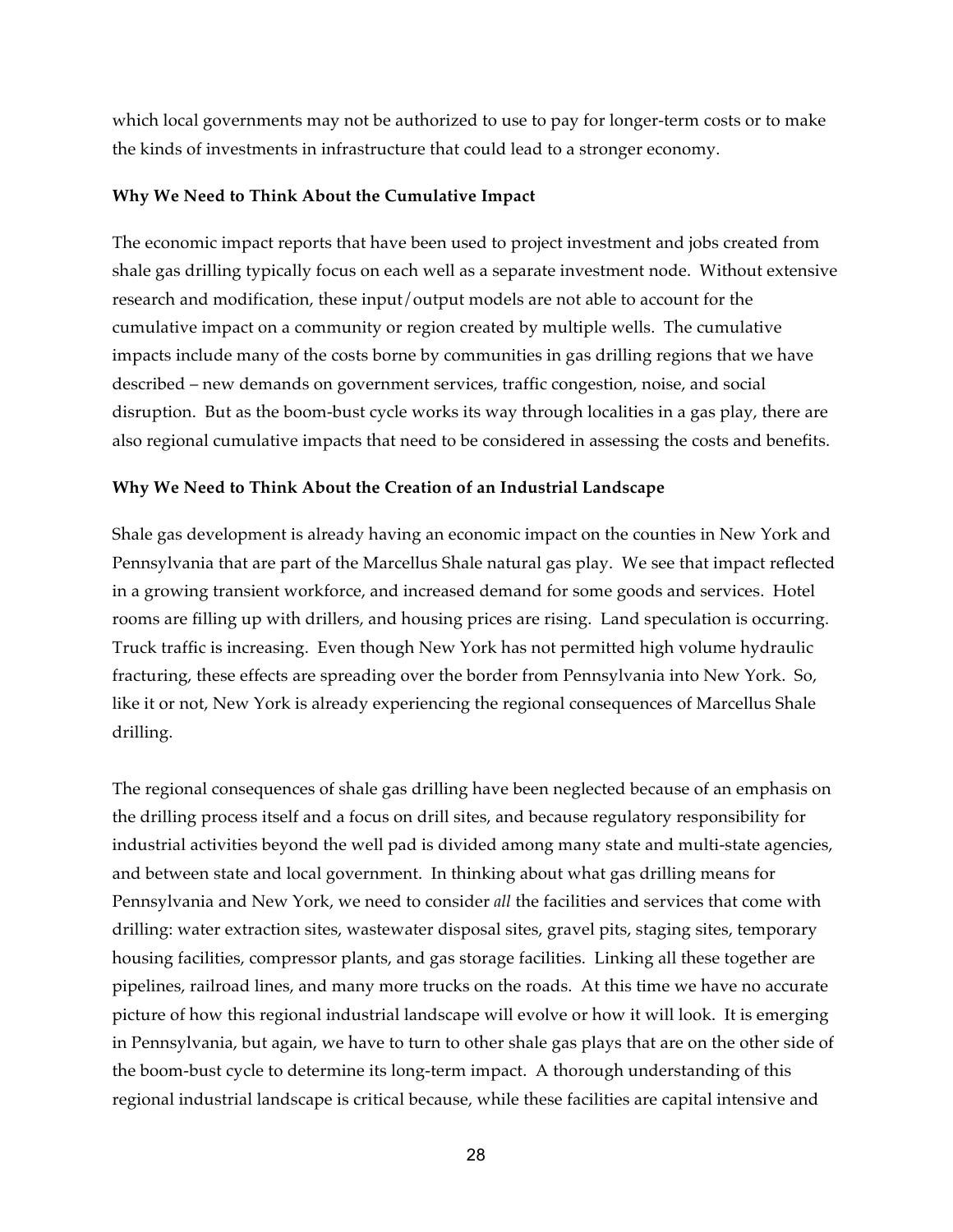create very few jobs, they may have significant consequences for the development of other regional industries.

# **VII. What Practices Might Make for Better Policy-Making and Better Outcomes?**

An initial assessment of the experiences of other shale plays indicates that two policy approaches to shale gas drilling and production can potentially produce better outcomes.

#### **Moderating the Pace of Resource Extraction**

If a state's objective is to derive the maximum benefit from its nonrenewable natural gas resource, a pace and scale of drilling that brings hundreds or thousands of wells on line in a short period of time is not preferable. A slower ramp-up, moderated by the pace of permitting, allows time to develop job training programs and a local business infrastructure, reduce municipal costs through better planning, and provide entrepreneurs opportunity to make use of this low cost energy asset to develop new industries. Unless New York and Pennsylvania are able to devise strategies to use their low cost energy for applications *within* the states, for independent municipal heating and cooling districts for example, or to foster new manufacturing industries, or to explicitly lower the cost of gas to their citizens, the benefits of tapping a large new supply of natural gas in an over-supplied international market will be limited. As it is, no matter what the pace and scale of drilling, there is no guarantee that shale gas extraction in Pennsylvania or New York will result in lower prices for the states' consumers or businesses.

A slow ramp-up would also enable the development of baseline data on environmental conditions that could not only support stronger environmental protections, but also improve accountability. An accelerated drilling cycle, such as that occurring in Pennsylvania, forces counties and municipalities to scale their services and facilities to the "boom"; the predictable "bust" is likely to leave them with excess capacity, and because of population out-migration, with a poorer long-term financial outlook.

#### **Transparency**

One of the most common complaints in states and localities affected by natural gas drilling is a lack of information about what is occurring and where. The absence of information causes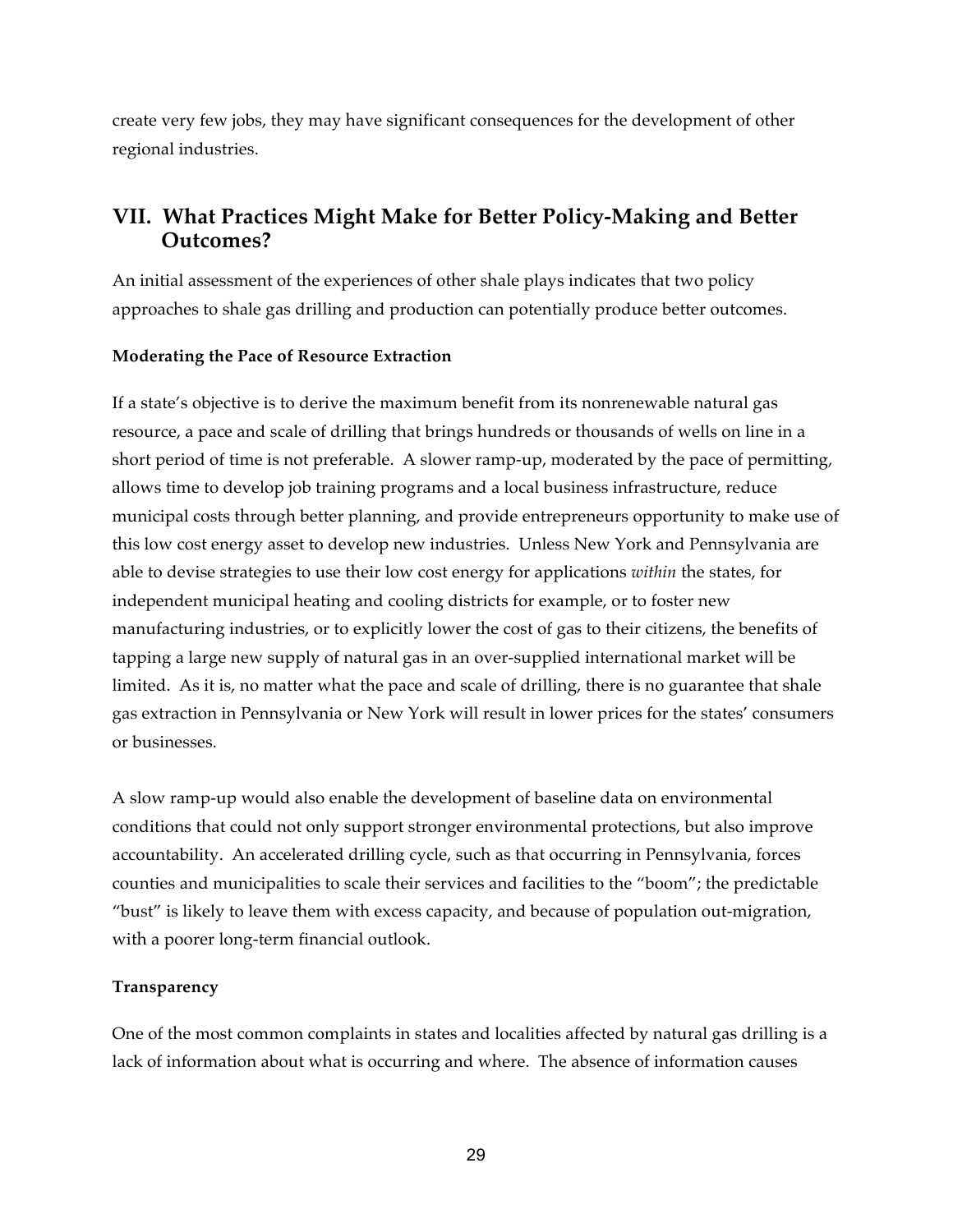consternation and fear among residents of areas affected by drilling, and may provoke antagonistic responses even when they are not warranted.

Policy makers at the state and local levels should make every effort to provide timely information on every aspect of the shale gas development process, beginning with permit applications. An effective transparency policy will require cooperation among agencies responsible for regulating different aspects of the industrial process such as water withdrawal, activities at the drill pad, and distribution and storage facilities.

Of particular importance is the provision of timely information about environmental incidents and accidents, which are certain to occur in industrial processes of the scope of gas drilling in the Marcellus Shale. In another working paper in this series (Riha and Rahm, 2010), the authors lay out an approach to monitoring surface (as distinct from below-ground) drilling-related incidents that is built around a commitment to transparency.

Policy transparency also needs to extend to the financial and fiscal aspects of natural gas drilling. How tax levies are determined, including the calculation of unit of production values, and how the revenues are to be allocated, should be clearly explained to citizens affected by the costs attendant to natural gas drilling.

# **VIII. The Guiding Principle: Stewardship**

In thinking about and responding to the environmental and economic challenges posed by shale gas drilling, elected officials and other policy-makers need to start with the realization that natural gas is a non-renewable resource. Once it is gone, it is gone. Good stewardship from an environmental perspective requires assessing the long-term costs and benefits of HVHF technologies and their implications for the natural and human environment in which gas extraction occurs. Although the economic consequences of HVHF gas drilling have been counter-posed to environmental concerns, we hope that we have demonstrated in this working paper that positive economic outcomes cannot be taken for granted. Thus, elected officials also need to take responsibility for careful management of the local and regional economies affected by HVHF gas drilling and their longer-term sustainability. This means anticipating what may occur in the short-term during a boom, and in the longer-term when drilling ends. Both of these periods will present difficult issues. It is only by anticipating what may occur, planning for change, and communicating a concrete vision for the future that policy-makers can make the kinds of choices that will stand the test of time. There will be no second chances.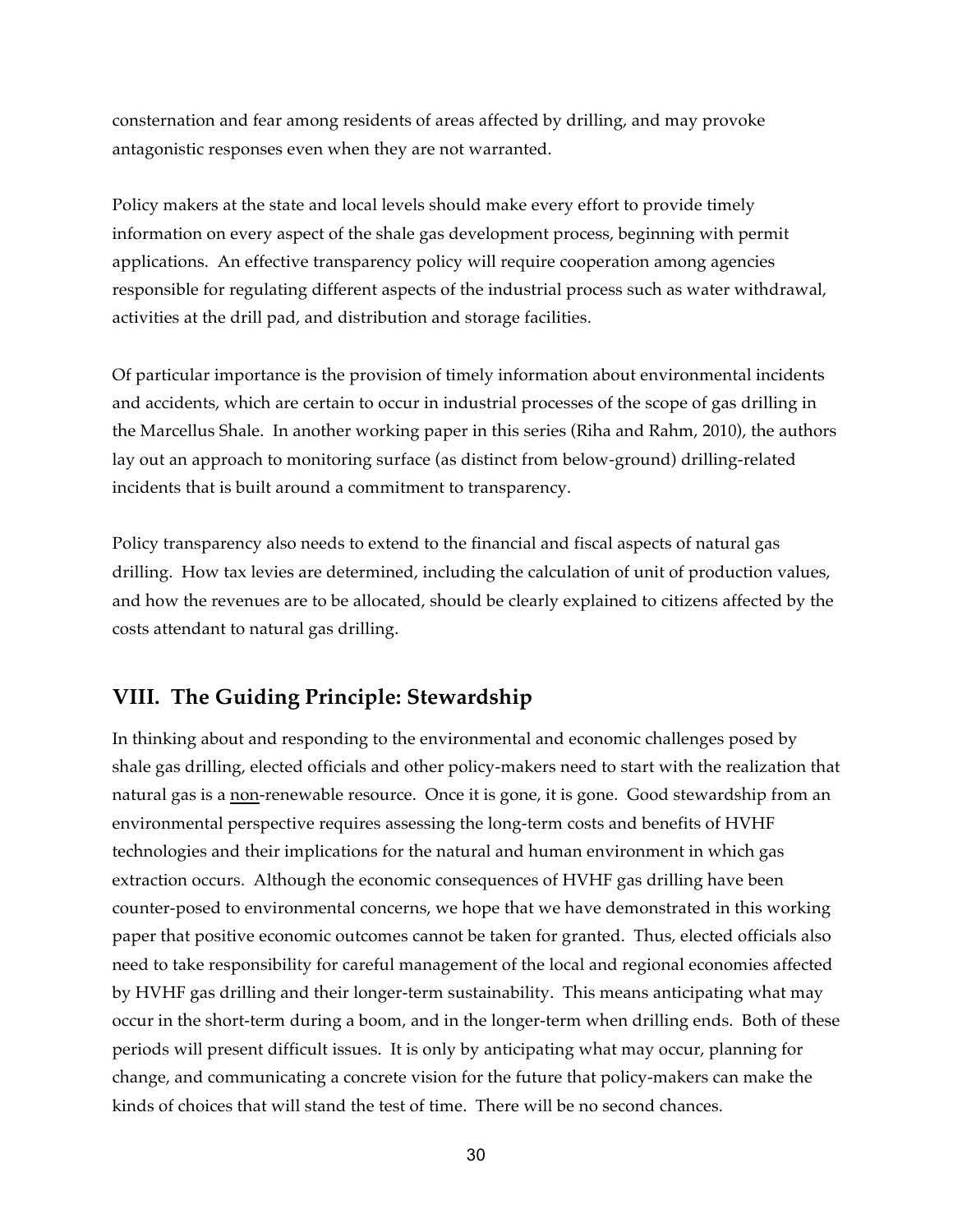# **References**

Associated Press. March 3, 2011. "Wyoming Census: Steep growth in energy boom areas." Printed in the *Billings Gazette* and available at: http://billingsgazette.com/news/state-and-regional/wyoming/article\_f8e9a98a-4620-11e0b408-001cc4c03286.html

Barth, Jannette. 2010. "Unanswered Questions About The Economic Impact of Gas Drilling In the Marcellus Shale: Don't Jump to Conclusions." J.M. Barth & Associates, Inc., March 22.

Banerjee, N. and R. Perez-Pena June 1, 2001. "A Failed Energy Plan Catches up to New York." *New York Times*. Global Edition, New York Region Available at: http://query.nytimes.com/gst/fullpage.html?res=9507E0DD173CF932A35755C0A9679C8B63& sec=&spon=&pagewanted=1

Berman, A. 2009. "Lessons from the Barnett Shale suggest caution in other shale plays." Available at: http://www.aspousa.org/index.php/2009/08/lessons-from-the-barnett-shale-suggest-cautionin-other-shale-plays/

Christian, M. 2010. "Economic & Market Price Implications." Unpublished manuscript. Carnegie Mellon University. Available from the author.

Considine, Timothy J. 2010. "The Economic Impacts of the Marcellus Shale: Implications for New York, Pennsylvania, and West Virginia." A Report to the American Petroleum Institute. Natural Resource Economics, Inc., Laramie WY.

Considine, Timothy, R. Watson, R. Entler, and J. Sparks. 2009. "An Emerging Giant: Prospects and Economic Impacts of Developing the Marcellus Shale Natural Gas Play." College of Earth & Mineral Sciences, Department of Energy and Mineral Engineering, The Pennsylvania State University.

Engelder T. 2009, "Marcellus 2008: Report card on the breakout year for gas production in the Appalachian Basin." *Fort Worth Basin Oil & Gas Magazine*. August 2009, p. 19-22. Available at: http://www.geosc.psu.edu/~jte2/references/link155.pdf

Engelder, Terry and G.G. Lash. 2008. "Marcellus shale play's vast resource potential creating stir in Appalachia." *American Oil and Gas Reporter*, v. 51, n. 6, p. 76-87.

Feser, E. and S. Sweeney. 1999. "Out-migration, Population Decline, and Regional Economic Distress." Report prepared for the U.S. Economic Development Administration, Washington: U.S. Department of Commerce.

Haefele, M. and P. Morton, 2009. "The Influence of the Pace and Scale of Energy Development on Communities: Lessons from the Natural Gas Drilling Boom in the Rocky Mountains." Western Economics Forum, Fall 2009. Available at: http://ageconsearch.umn.edu/bitstream/92810/2/0802001.pdf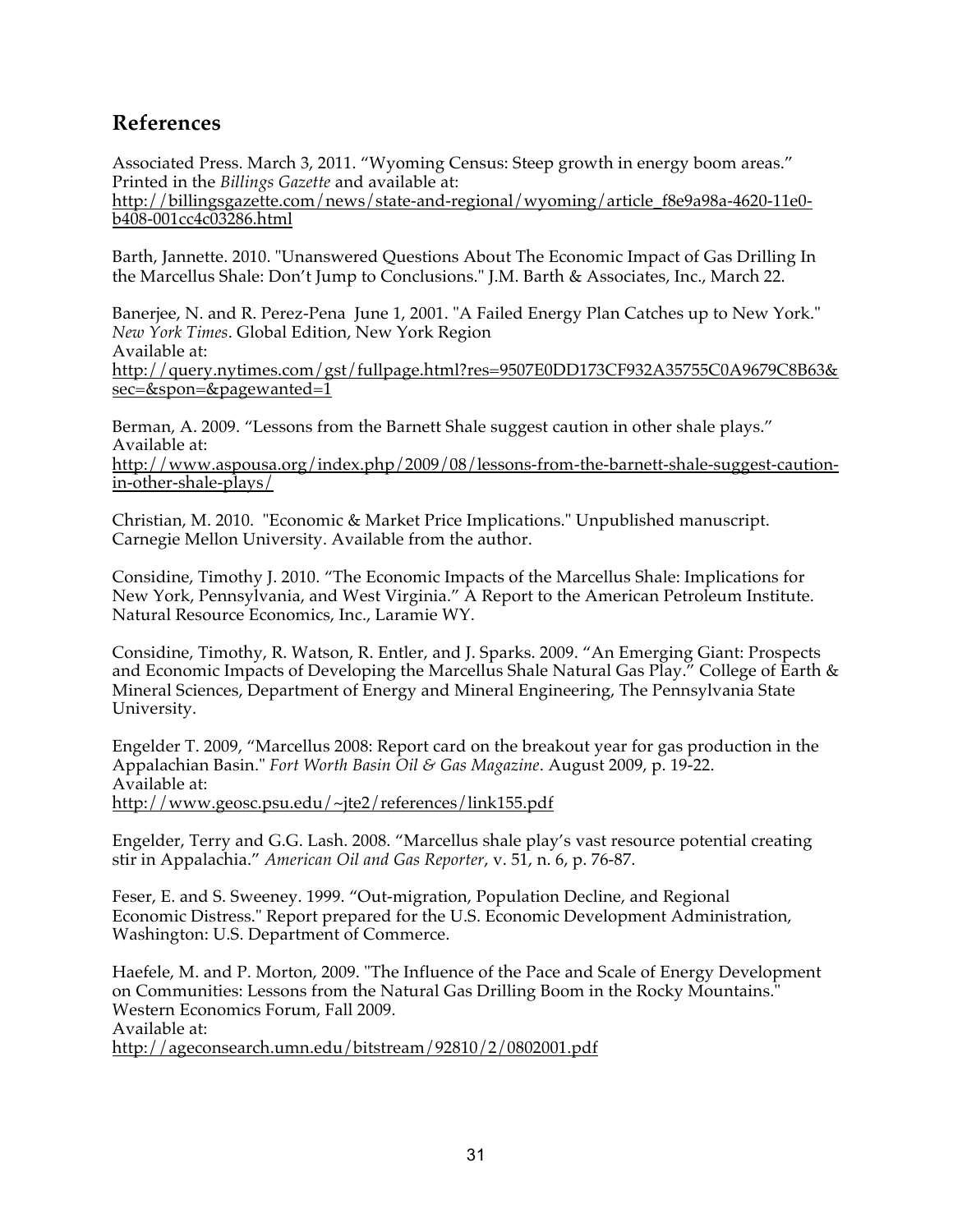Headwaters Economics. 2011. Fossil Fuel Extraction and Western Economies. Available at: http://headwaterseconomics.org/energy/western/maximizing-benefits. Downloaded April 26, 2011.

Headwaters Economics 2009. "Fossil Fuel Extraction as a County Economic Development Strategy: Are Energy-focusing Counties Benefiting." Published online: http://headwaterseconomics.org/energy/western/fossil-fuel-extraction/

Higginbotham, Amy, A., Pellillo, T. Gurley-Calvez, and T.S. Witt. 2010. "The Economic Impact of the Natural Gas Industry and the Marcellus Shale Development in West Virginia in 2009." College of Business and Economics, West Virginia University.

Jacquet, Jeffrey. 2011. "Workforce Development Challenges in the Natural Gas Industry." Working Paper Series for *A Comprehensive Economic Impact Analysis of Natural Gas Extraction in the Marcellus Shale*, Cornell University Department of City and Regional Planning. Available at: http://greenchoices.cornell.edu/development/marcellus/policy.cfm

\_\_\_\_\_\_\_\_\_\_\_\_\_\_2009. "Energy Boomtowns & Natural Gas: Implications for Marcellus Shale Local Governments & Rural Communities." NERCRD Rural Development Paper No. 43, The Northeast Regional Center for Rural Development, The Pennsylvania State University, University Park, PA. Available at:

http://nercrd.psu.edu/Publications/rdppapers/rdp43.pdf

\_\_\_\_\_\_\_\_\_\_\_\_\_. 2008. "Sublette County Socioeconomic Impact Study", Phase I Final Report. Prepared for the Sublette County Commissioners. Ecosystem Research Group, Missoula MT.

James, A. and A. Aadland. 2010. "The curse of natural resources: an empirical investigation of U.S.counties." *Resource Energy Economics*. doi:10.1016/j.reseneeco.2010.05.006

Jeffries Research. 2010. "Energy Exploration and Production, Resource Chronicles." New York: Jeffries and Company Inc.

Kay, David. 2010. "The Economic Impact of Marcellus Shale Gas Drilling: What Have We Learned? What are the Limitations?" Working Paper Series for *A Comprehensive Economic Impact Analysis of Natural Gas Extraction in the Marcellus Shale*, Cornell University Department of City and Regional Planning. Available at:

http://greenchoices.cornell.edu/development/marcellus/policy.cfm

Kelsey, Timothy. "Marcellus Shale: Economic Development Implications." Presentation to the conference on *A Systems Approach to Energy Transitions: Land, Economic and Community Transformations*, Watkins Glen NY, March 31, 2011. Available from the author (tkelsey@psu.edu).

Loewenstein, James. "Skyrocketing rent in Bradford County: Influx of gas workers creating shortage of affordable housing." *The Daily Review*. January 22, 2010. Available at: http://thedailyreview.com/news/skyrocketing-rent-in-bradford-county-influx-of-gasworkers-creating-shortage-of-affordable-housing-1.563248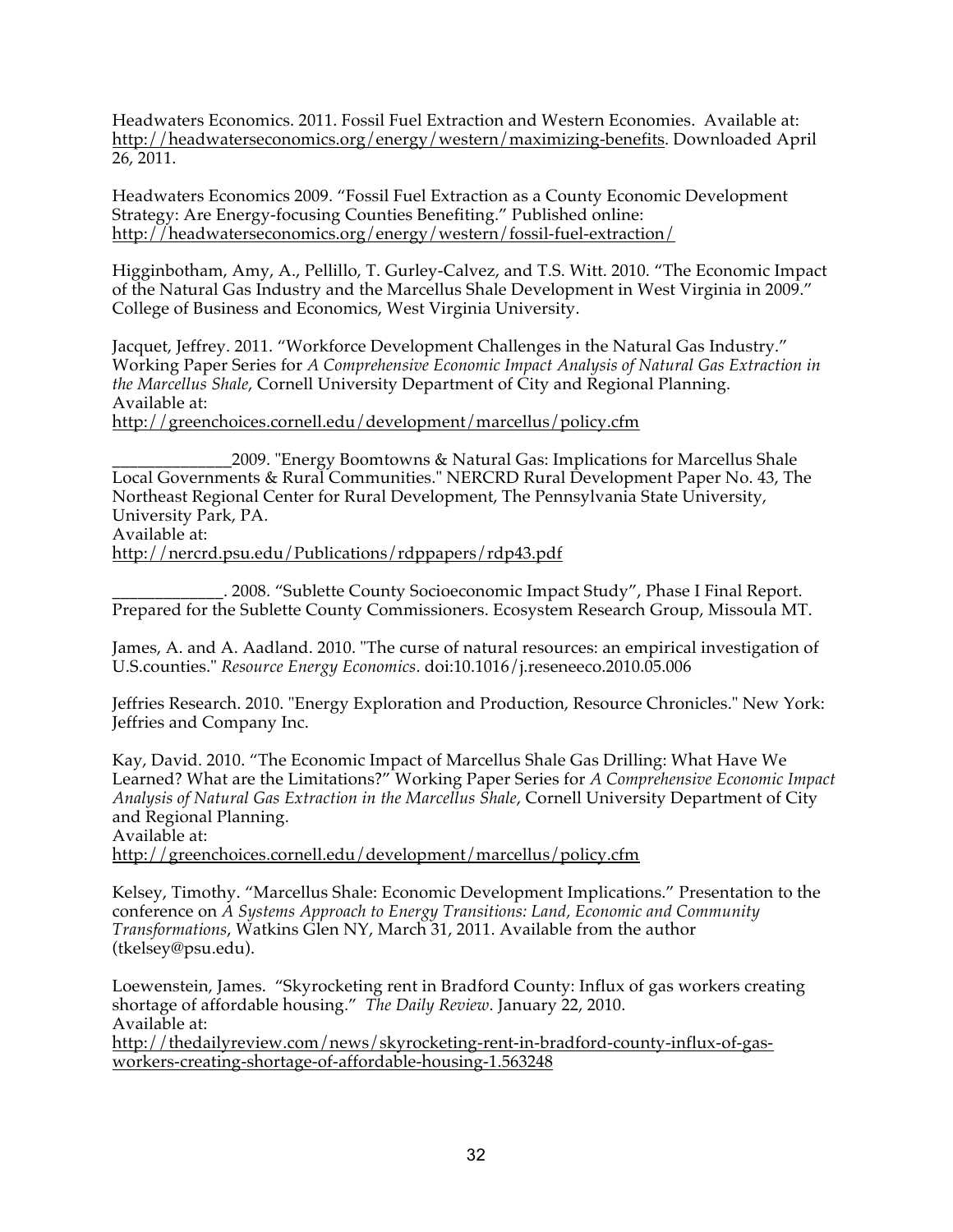Marchand, J. 2011. "Local Labor Market Impacts of Energy Boom Bust Boom in Western Canada," Available form the author at: Department of Economics, University of Alberta, 7-29 HM Tory, Edmonton, AB, Canada, T6G 2H4.

McFarland, Greg. 2010. "Shale Economics: Watch the Curve". *Oil & Gas Evaluation Report*. Website published by Obsidian Energy Company, LLC. March 17. Available at: http://www.oilandgasevaluationreport.com/tags/shale-play/

National Conference of State Legislatures. 2011. "Taxing Natural Gas Production" web page charting 2007 data on Natural Gas Producing States. Available at: http://www.ncsl.org/?tabid=21582

New York State. 2009. Department of Environmental Conservation. Draft Supplemental Generic Environmental Impact Statement.

Perryman Group. "Drilling for Dollars: An Assessment of the Ongoing and Expanding Economic Impact of Activity in the Barnett Shale on Fort Worth and the Surrounding Area." Presentation at the Barnett Shale Expo, March 2008. Available at: http://www.bseec.org/content/2008-economic-impact-report-released-perryman-group

Randall, CJ. 2010. "Hammer Down: A Guide to Protecting Local Roads Impacted by Shale Gas Drilling." Working Paper Series for *A Comprehensive Economic Impact Analysis of Natural Gas Extraction in the Marcellus Shale*, Cornell University Department of City and Regional Planning. Available at:

http://greenchoices.cornell.edu/development/marcellus/policy.cfm

Riha, Susan and B. Rahm. 2010. "Framework for Assessing Water Resource Impacts from Shale Gas Drilling". Working Paper Series for *A Comprehensive Economic Impact Analysis of Natural Gas Extraction in the Marcellus Shale*, Cornell University Department of City and Regional Planning. Available at:

http://greenchoices.cornell.edu/development/marcellus/policy.cfm

Rumbach, Andrew. 2011. "Natural Gas Drilling in the Marcellus Shale: Potential Impacts on the Tourism Economy of the Southern Tier." Working Paper Series for *A Comprehensive Economic Impact Analysis of Natural Gas Extraction in the Marcellus Shale*, Cornell University Department of City and Regional Planning.

Available at:

http://greenchoices.cornell.edu/development/marcellus/policy.cfm

Stevens, Scott and V. Kuuskraa. 2009. "Special Report: GAS SHALE—1: Seven plays dominate North America activity." *Oil & Gas Journal*. Volume 107.36, September 28. Available at:

http://www.ogj.com/index/article-display/8128977500/articles/oil-gas-journal/volume-107/Issue\_36/Drilling\_\_\_Production/Special\_Report\_\_GAS\_SHALE\_1\_\_Seven\_plays\_dominat e\_North\_America\_activity.html

U.S. Energy Information Administration. 2007. "Share of Total U.S. Natural Gas Residential Delivered to Customers." Available at: http://tonto.eia.doe.gov/dnav/ng/ng\_cons\_pns\_a\_epg0\_vrp\_pct\_a.htm